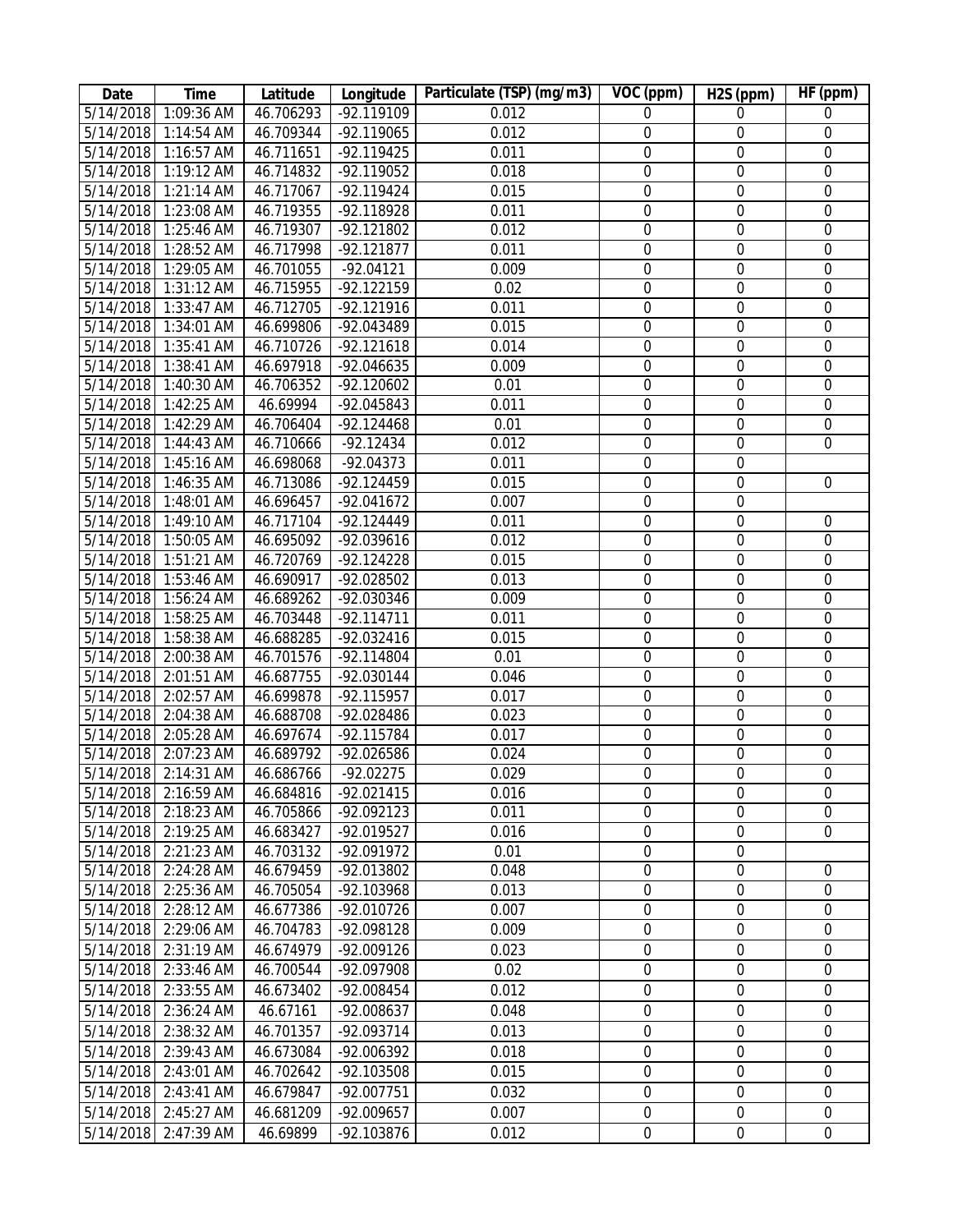|           | 5/14/2018 2:47:48 AM | 46.683104 | -92.013425   | 0.01  | $\mathbf 0$      | $\mathbf 0$      | $\mathbf 0$      |
|-----------|----------------------|-----------|--------------|-------|------------------|------------------|------------------|
|           | 5/14/2018 2:49:57 AM | 46.698773 | -92.098098   | 0.009 | $\mathbf 0$      | $\mathbf 0$      | $\mathbf 0$      |
|           | 5/14/2018 2:50:05 AM | 46.68599  | -92.017497   | 0.048 | $\mathbf 0$      | $\boldsymbol{0}$ | $\mathbf 0$      |
| 5/14/2018 | 2:52:27 AM           | 46.696127 | $-92.100713$ | 0.011 | $\mathbf 0$      | $\mathbf 0$      | $\mathbf 0$      |
| 5/14/2018 | 2:52:39 AM           | 46.688101 | -92.020149   | 0.01  | $\boldsymbol{0}$ | $\boldsymbol{0}$ | $\mathbf 0$      |
| 5/14/2018 | 2:54:50 AM           | 46.690306 | -92.022806   | 0.019 | $\boldsymbol{0}$ | $\boldsymbol{0}$ | $\boldsymbol{0}$ |
| 5/14/2018 | 2:55:33 AM           | 46.695477 | -92.103537   | 0.011 | $\boldsymbol{0}$ | $\mathbf 0$      | $\mathbf 0$      |
|           | 5/14/2018 2:56:40 AM | 46.692216 | -92.025385   | 0.032 | $\mathbf 0$      | $\boldsymbol{0}$ | $\mathbf 0$      |
|           | 5/14/2018 2:58:33 AM | 46.693651 | -92.107569   | 0.009 | $\mathbf 0$      | $\mathbf 0$      | $\mathbf 0$      |
|           | 5/14/2018 3:06:27 AM | 46.686424 | -92.026386   | 0.007 | $\boldsymbol{0}$ | $\boldsymbol{0}$ | $\boldsymbol{0}$ |
|           | 5/14/2018 3:11:12 AM | 46.679848 | -92.039732   | 0.018 | $\boldsymbol{0}$ | $\boldsymbol{0}$ | $\boldsymbol{0}$ |
|           | 5/14/2018 3:14:05 AM | 46.675648 | -92.038055   | 0.018 | $\boldsymbol{0}$ | $\boldsymbol{0}$ | $\mathbf 0$      |
|           | 5/14/2018 3:16:53 AM | 46.692417 | -92.107054   | 0.013 | $\mathbf 0$      | $\mathbf 0$      | $\mathbf 0$      |
|           | 5/14/2018 3:17:47 AM | 46.665058 | $-92.054214$ | 0.056 | 0                | $\boldsymbol{0}$ | $\mathbf 0$      |
| 5/14/2018 | 3:19:13 AM           | 46.691077 | -92.108741   | 0.012 | $\mathbf 0$      | $\mathbf 0$      | $\mathbf 0$      |
| 5/14/2018 | 3:22:10 AM           | 46.687543 | -92.105347   | 0.01  | $\boldsymbol{0}$ | $\boldsymbol{0}$ | $\mathbf 0$      |
| 5/14/2018 | 3:24:23 AM           | 46.684439 | -92.105527   | 0.01  | $\boldsymbol{0}$ | $\boldsymbol{0}$ | $\boldsymbol{0}$ |
| 5/14/2018 | 3:26:25 AM           | 46.682859 | -92.103763   | 0.01  | $\boldsymbol{0}$ | $\mathbf 0$      | $\mathbf 0$      |
|           | 5/14/2018 3:28:52 AM | 46.684612 | $-92.100278$ | 0.01  | $\boldsymbol{0}$ | $\boldsymbol{0}$ | $\mathbf 0$      |
|           | 5/14/2018 3:30:54 AM | 46.681553 | -92.097915   | 0.01  | 0                | $\mathbf 0$      | $\mathbf 0$      |
|           | 5/14/2018 3:32:31 AM | 46.723386 | -92.074697   | 0.015 | $\mathbf 0$      | $\boldsymbol{0}$ | $\boldsymbol{0}$ |
|           | 5/14/2018 3:33:14 AM | 46.678459 | -92.098692   | 0.01  | $\boldsymbol{0}$ | $\boldsymbol{0}$ | $\boldsymbol{0}$ |
| 5/14/2018 | 3:36:12 AM           | 46.677478 | -92.097648   | 0.01  | $\boldsymbol{0}$ | $\boldsymbol{0}$ | $\mathbf 0$      |
|           | 5/14/2018 3:37:46 AM | 46.72309  | -92.07088    | 0.012 | $\mathbf 0$      | $\mathbf 0$      | $\mathbf 0$      |
|           | 5/14/2018 3:39:02 AM | 46.675035 | -92.098437   | 0.011 | $\mathbf 0$      | $\mathbf 0$      | $\mathbf 0$      |
| 5/14/2018 | 3:42:41 AM           | 46.671003 | -92.09831    | 0.01  | 0                | $\boldsymbol{0}$ | $\mathbf 0$      |
| 5/14/2018 | 3:46:09 AM           | 46.666824 | -92.098485   | 0.009 | $\boldsymbol{0}$ | $\boldsymbol{0}$ | $\mathbf 0$      |
| 5/14/2018 | 3:49:08 AM           | 46.665673 | -92.095506   | 0.01  | $\boldsymbol{0}$ | $\boldsymbol{0}$ | $\boldsymbol{0}$ |
| 5/14/2018 | 3:50:42 AM           | 46.720221 | -92.072994   | 0.006 | $\boldsymbol{0}$ | $\boldsymbol{0}$ | $\mathbf 0$      |
|           | 5/14/2018 3:52:34 AM | 46.665615 | -92.089322   | 0.01  | $\boldsymbol{0}$ | $\boldsymbol{0}$ | $\boldsymbol{0}$ |
|           | 5/14/2018 3:53:44 AM | 46.720752 | -92.070394   | 0.009 | $\mathbf 0$      | $\mathbf 0$      | $\mathbf 0$      |
|           | 5/14/2018 3:55:38 AM | 46.719957 | $-92.067112$ | 0.007 | $\mathbf 0$      | $\boldsymbol{0}$ | $\boldsymbol{0}$ |
| 5/14/2018 | 3:55:55 AM           | 46.66681  | -92.09379    | 0.014 | $\boldsymbol{0}$ | $\boldsymbol{0}$ | $\boldsymbol{0}$ |
| 5/14/2018 | 3:58:29 AM           | 46.719787 | -92.066931   | 0.008 | $\mathbf 0$      | $\mathbf 0$      | $\mathbf 0$      |
|           | 5/14/2018 3:58:52 AM | 46.669123 | -92.091385   | 0.013 | $\boldsymbol{0}$ | 0                | 0                |
| 5/14/2018 | 4:01:09 AM           | 46.669402 | -92.096746   | 0.011 | $\Omega$         | $\Omega$         | 0                |
| 5/14/2018 | 4:02:14 AM           | 46.713153 | -92.057692   | 0.015 | $\mathbf 0$      | $\boldsymbol{0}$ | $\mathbf 0$      |
| 5/14/2018 | 4:03:22 AM           | 46.669665 | $-92.101312$ |       | $\mathbf 0$      | $\boldsymbol{0}$ | $\mathbf 0$      |
| 5/14/2018 | 4:04:24 AM           | 46.711901 | -92.059924   | 0.012 | 0                | 0                | 0                |
| 5/14/2018 | 4:06:02 AM           | 46.669531 | $-92.105657$ | 0.01  | 0                | 0                | $\mathbf 0$      |
| 5/14/2018 | 4:07:05 AM           | 46.709759 | $-92.060122$ | 0.03  | $\boldsymbol{0}$ | $\mathbf 0$      | $\mathbf 0$      |
| 5/14/2018 | 4:09:29 AM           | 46.710035 | $-92.06271$  | 0.01  | 0                | 0                | 0                |
| 5/14/2018 | 4:09:30 AM           | 46.669666 | -92.111879   | 0.012 | $\boldsymbol{0}$ | $\boldsymbol{0}$ | $\mathbf 0$      |
| 5/14/2018 | 4:12:08 AM           | 46.712595 | -92.068132   | 0.007 | $\boldsymbol{0}$ | $\boldsymbol{0}$ | $\boldsymbol{0}$ |
| 5/14/2018 | 4:13:35 AM           | 46.668823 | -92.107082   | 0.012 | 0                | 0                | 0                |
| 5/14/2018 | 4:14:53 AM           | 46.710811 | $-92.069217$ | 0.009 | $\boldsymbol{0}$ | $\boldsymbol{0}$ | $\mathbf 0$      |
| 5/14/2018 | 4:17:55 AM           | 46.664526 | -92.107299   | 0.011 | 0                | 0                | $\mathbf 0$      |
| 5/14/2018 | 4:19:11 AM           | 46.709679 | -92.071321   | 0.011 | $\mathbf 0$      | $\mathbf 0$      | $\mathbf 0$      |
| 5/14/2018 | 4:21:22 AM           | 46.660807 | -92.107195   | 0.01  | $\mathbf 0$      | $\boldsymbol{0}$ | $\mathbf 0$      |
| 5/14/2018 | 4:24:32 AM           | 46.660827 | $-92.104577$ | 0.011 | $\boldsymbol{0}$ | 0                | $\boldsymbol{0}$ |
| 5/14/2018 | 4:28:59 AM           | 46.660911 | -92.099904   | 0.011 | 0                | $\mathbf 0$      | $\mathbf 0$      |
| 5/14/2018 | 4:31:36 AM           | 46.664464 | -92.099867   | 0.011 | $\boldsymbol{0}$ | $\boldsymbol{0}$ | $\boldsymbol{0}$ |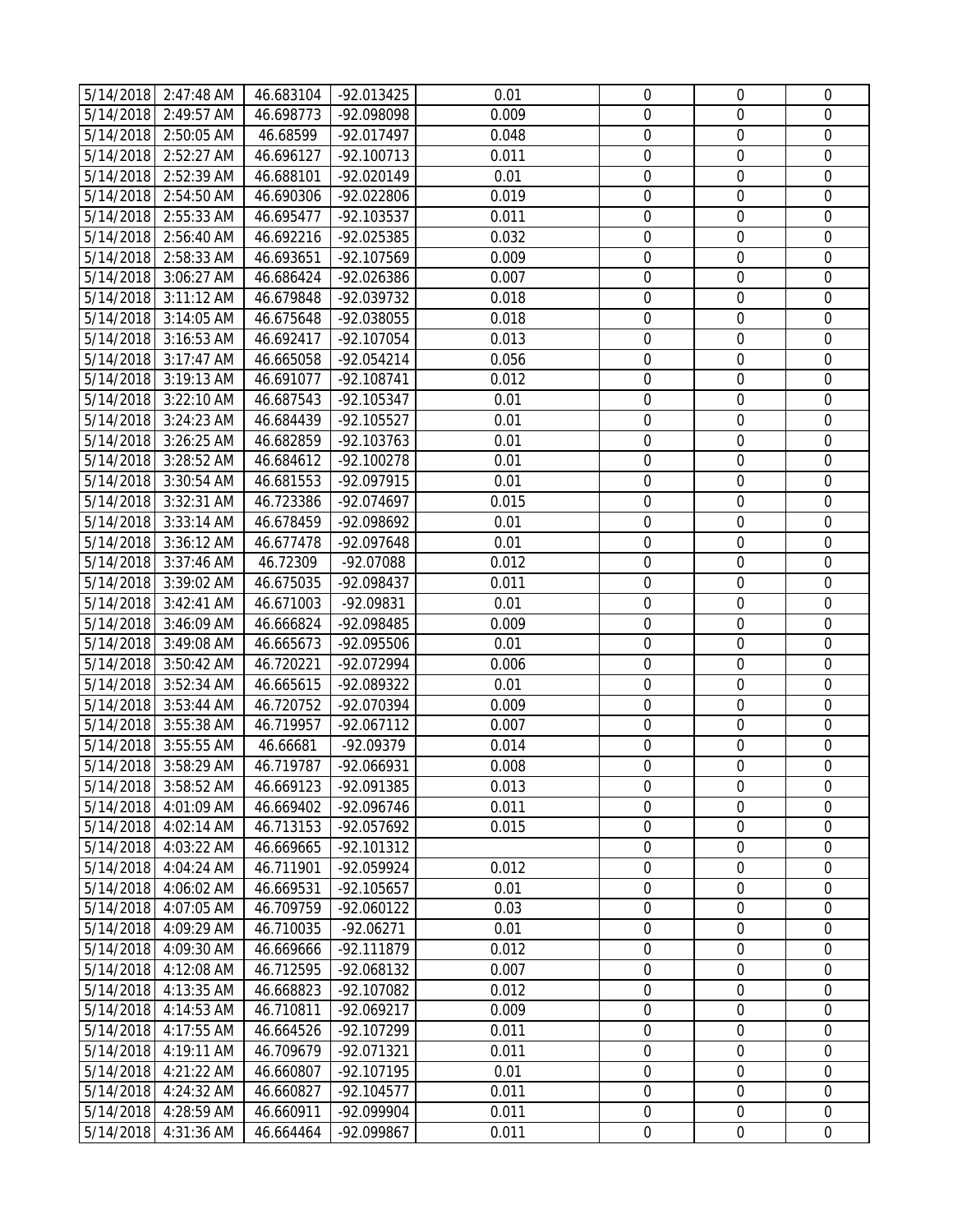| 5/14/2018 4:34:13 AM<br>$\mathbf 0$<br>$\mathbf 0$<br>$\mathbf 0$<br>5/14/2018 4:36:54 AM<br>46.664478<br>-92.107317<br>0.011<br>$\mathbf 0$<br>5/14/2018 4:39:40 AM<br>46.665758<br>$-92.104702$<br>0.011<br>$\boldsymbol{0}$<br>$\mathbf 0$<br>5/14/2018<br>4:41:43 AM<br>46.668108<br>-92.10388<br>0.015<br>$\mathbf 0$<br>$\mathbf 0$<br>$\mathbf 0$<br>5/14/2018<br>4:44:14 AM<br>46.670857<br>$-92.104178$<br>0.012<br>$\boldsymbol{0}$<br>$\boldsymbol{0}$<br>$\mathbf 0$<br>$\boldsymbol{0}$<br>$\boldsymbol{0}$<br>$\boldsymbol{0}$<br>5/14/2018<br>4:46:35 AM<br>46.670655<br>$-92.10725$<br>0.013<br>5/14/2018 4:49:06 AM<br>46.674783<br>-92.107211<br>$\boldsymbol{0}$<br>$\mathbf 0$<br>$\mathbf 0$<br>0.014<br>$\boldsymbol{0}$<br>$\boldsymbol{0}$<br>5/14/2018 4:51:22 AM<br>46.674917<br>$-92.104606$<br>0.017<br>$\boldsymbol{0}$<br>$\mathbf 0$<br>$\mathbf 0$<br>$\mathbf 0$<br>5/14/2018 4:54:04 AM<br>-92.099637<br>0.012<br>46.674951<br>$\boldsymbol{0}$<br>5/14/2018 4:56:23 AM<br>46.672323<br>-92.099883<br>$\boldsymbol{0}$<br>$\overline{0}$<br>0.017<br>5/14/2018 4:58:20 AM<br>-92.096508<br>$\boldsymbol{0}$<br>$\boldsymbol{0}$<br>$\boldsymbol{0}$<br>46.672481<br>0.014<br>5/14/2018 5:01:22 AM<br>46.672241<br>-92.100809<br>5/14/2018 5:02:24 AM<br>$-92.104228$<br>$\mathbf 0$<br>46.675361<br>0.011<br>$\mathbf 0$<br>$\mathbf 0$<br>5/14/2018 5:11:01 AM<br>46.669463<br>-92.079056<br>0.013<br>$\mathbf 0$<br>$\mathbf 0$<br>$\mathbf 0$<br>5/14/2018<br>$\mathbf 0$<br>$\mathbf 0$<br>$\mathbf 0$<br>5:13:20 AM<br>46.66968<br>-92.071853<br>0.012<br>$\boldsymbol{0}$<br>$\boldsymbol{0}$<br>$\mathbf 0$<br>5/14/2018<br>5:16:04 AM<br>46.668071<br>-92.076453<br>0.011<br>5/14/2018<br>5:20:29 AM<br>46.672737<br>-92.07523<br>$\boldsymbol{0}$<br>$\boldsymbol{0}$<br>$\boldsymbol{0}$<br>0.012<br>5/14/2018<br>7:44:16 AM<br>46.685128<br>-92.104906<br>$\boldsymbol{0}$<br>$\mathbf 0$<br>$\mathbf 0$<br>0.008<br>5/14/2018 7:54:05 AM<br>46.720395<br>-92.091888<br>0.02<br>$\mathbf 0$<br>$\mathbf 0$<br>5/14/2018 8:00:28 AM<br>46.684575<br>$-92.102605$<br>5/14/2018 8:00:34 AM<br>46.684575<br>$-92.102605$<br>0.01<br>$\boldsymbol{0}$<br>$\boldsymbol{0}$<br>$\boldsymbol{0}$<br>5/14/2018 8:04:08 AM<br>46.684326<br>-92.098815<br>0.009<br>$\boldsymbol{0}$<br>$\boldsymbol{0}$<br>$\boldsymbol{0}$<br>5/14/2018 8:05:40 AM<br>$\boldsymbol{0}$<br>$\mathbf 0$<br>46.681805<br>-92.097885<br>0.008<br>$\boldsymbol{0}$<br>5/14/2018 8:06:37 AM<br>-92.128338<br>$\mathbf 0$<br>$\mathbf 0$<br>$\mathbf 0$<br>46.720324<br>0.013<br>5/14/2018 8:07:34 AM<br>-92.098299<br>$\mathbf 0$<br>$\mathbf 0$<br>$\mathbf 0$<br>46.678563<br>0.007<br>$\mathbf 0$<br>$\boldsymbol{0}$<br>$\mathbf 0$<br>5/14/2018<br>8:08:44 AM<br>46.677944<br>-92.099817<br>0.008<br>$\boldsymbol{0}$<br>$\boldsymbol{0}$<br>$\mathbf 0$<br>5/14/2018<br>8:09:32 AM<br>46.717803<br>$-92.128456$<br>0.068<br>5/14/2018<br>8:10:15 AM<br>46.677739<br>0.008<br>$\boldsymbol{0}$<br>$\boldsymbol{0}$<br>$\boldsymbol{0}$<br>-92.098543<br>5/14/2018<br>8:12:05 AM<br>46.675332<br>-92.098351<br>$\boldsymbol{0}$<br>$\boldsymbol{0}$<br>$\mathbf 0$<br>0.009<br>$\boldsymbol{0}$<br>5/14/2018 8:12:56 AM<br>46.716141<br>$-92.128454$<br>$\boldsymbol{0}$<br>$\boldsymbol{0}$<br>0.023<br>$\mathbf 0$<br>$\mathbf 0$<br>5/14/2018 8:14:02 AM<br>$\mathbf 0$<br>46.674997<br>-92.099572<br>0.009<br>$\boldsymbol{0}$<br>$\boldsymbol{0}$<br>$\boldsymbol{0}$<br>5/14/2018 8:15:17 AM<br>46.674969<br>-92.101834<br>0.01<br>5/14/2018<br>8:16:40 AM<br>46.720223<br>$-92.127103$<br>$\boldsymbol{0}$<br>$\boldsymbol{0}$<br>$\boldsymbol{0}$<br>$\mathbf 0$<br>$\mathbf 0$<br>$\mathbf 0$<br>5/14/2018<br>8:16:51 AM<br>46.676143<br>-92.102847<br>0.009<br>5/14/2018 8:18:14 AM<br>46.718401<br>-92.127079<br>0.105<br>$\boldsymbol{0}$<br>0<br>0<br>5/14/2018<br>8:19:09 AM<br>-92.103972<br>0.009<br>$\Omega$<br>$\Omega$<br>0<br>46.674885<br>46.716015<br>0.455<br>0<br>$\boldsymbol{0}$<br>$\mathbf 0$<br>5/14/2018<br>8:19:59 AM<br>$-92.127149$<br>$\mathbf 0$<br>$\boldsymbol{0}$<br>$\mathbf 0$<br>5/14/2018<br>8:20:26 AM<br>$-92.106192$<br>0.008<br>46.674947<br>5/14/2018<br>8:21:28 AM<br>46.715994<br>$-92.12591$<br>0.02<br>0<br>0<br>0<br>5/14/2018<br>8:22:01 AM<br>46.673468<br>-92.106781<br>0.009<br>0<br>$\mathbf 0$<br>$\mathbf 0$<br>5/14/2018<br>8:22:53 AM<br>46.717216<br>-92.125856<br>$\boldsymbol{0}$<br>$\mathbf 0$<br>0.042<br>$\mathbf 0$<br>0<br>0<br>0<br>5/14/2018<br>8:23:12 AM<br>46.673484<br>$-92.104419$<br>0.008<br>5/14/2018<br>8:24:29 AM<br>$-92.125827$<br>$\boldsymbol{0}$<br>46.719277<br>0.071<br>$\boldsymbol{0}$<br>$\mathbf 0$<br>$\boldsymbol{0}$<br>5/14/2018<br>8:24:38 AM<br>46.673491<br>-92.102928<br>0.011<br>$\boldsymbol{0}$<br>$\boldsymbol{0}$<br>5/14/2018<br>8:25:52 AM<br>46.673476<br>$-92.100187$<br>0<br>0<br>0<br>0.011<br>5/14/2018<br>8:26:15 AM<br>46.72028<br>$-92.124438$<br>$\boldsymbol{0}$<br>$\mathbf 0$<br>0.034<br>$\boldsymbol{0}$<br>5/14/2018<br>8:27:14 AM<br>46.673577<br>-92.09759<br>0.009<br>0<br>0<br>$\mathbf 0$<br>$\mathbf 0$<br>$\mathbf 0$<br>8:27:46 AM<br>0.024<br>$\mathbf 0$<br>5/14/2018<br>46.718419<br>$-92.124578$<br>$\mathbf 0$<br>$\boldsymbol{0}$<br>$\mathbf 0$<br>5/14/2018<br>0.008<br>8:29:19 AM<br>46.67329<br>-92.095312<br>5/14/2018<br>$\boldsymbol{0}$<br>8:29:31 AM<br>46.716417<br>$-92.124461$<br>0.072<br>0<br>$\boldsymbol{0}$<br>5/14/2018<br>8:30:53 AM<br>46.672338<br>-92.099403<br>0.012<br>$\boldsymbol{0}$<br>$\mathbf 0$<br>$\mathbf 0$<br>5/14/2018<br>8:32:10 AM<br>0.092<br>$\boldsymbol{0}$<br>$\boldsymbol{0}$<br>46.715834<br>-92.122595<br>$\boldsymbol{0}$ |  |           |              |       |             |             |             |
|------------------------------------------------------------------------------------------------------------------------------------------------------------------------------------------------------------------------------------------------------------------------------------------------------------------------------------------------------------------------------------------------------------------------------------------------------------------------------------------------------------------------------------------------------------------------------------------------------------------------------------------------------------------------------------------------------------------------------------------------------------------------------------------------------------------------------------------------------------------------------------------------------------------------------------------------------------------------------------------------------------------------------------------------------------------------------------------------------------------------------------------------------------------------------------------------------------------------------------------------------------------------------------------------------------------------------------------------------------------------------------------------------------------------------------------------------------------------------------------------------------------------------------------------------------------------------------------------------------------------------------------------------------------------------------------------------------------------------------------------------------------------------------------------------------------------------------------------------------------------------------------------------------------------------------------------------------------------------------------------------------------------------------------------------------------------------------------------------------------------------------------------------------------------------------------------------------------------------------------------------------------------------------------------------------------------------------------------------------------------------------------------------------------------------------------------------------------------------------------------------------------------------------------------------------------------------------------------------------------------------------------------------------------------------------------------------------------------------------------------------------------------------------------------------------------------------------------------------------------------------------------------------------------------------------------------------------------------------------------------------------------------------------------------------------------------------------------------------------------------------------------------------------------------------------------------------------------------------------------------------------------------------------------------------------------------------------------------------------------------------------------------------------------------------------------------------------------------------------------------------------------------------------------------------------------------------------------------------------------------------------------------------------------------------------------------------------------------------------------------------------------------------------------------------------------------------------------------------------------------------------------------------------------------------------------------------------------------------------------------------------------------------------------------------------------------------------------------------------------------------------------------------------------------------------------------------------------------------------------------------------------------------------------------------------------------------------------------------------------------------------------------------------------------------------------------------------------------------------------------------------------------------------------------------------------------------------------------------------------------------------------------------------------------------------------------------------------------------------------------------------------------------------------------------------------------------------------------------------------------------------------------------------------------------------------------------------------------------------------------------------------------------------------------------------------------------------------------------------------------------------------------------------------------------------------------------------------------------------------------------------------------------------------------------------------------------------------------------------------------------------------------------------------------------------------------------------------------------------------------------------------------------------------------------------------------------------------------------------------------------------------------------------------------------------------------------------------------------------|--|-----------|--------------|-------|-------------|-------------|-------------|
|                                                                                                                                                                                                                                                                                                                                                                                                                                                                                                                                                                                                                                                                                                                                                                                                                                                                                                                                                                                                                                                                                                                                                                                                                                                                                                                                                                                                                                                                                                                                                                                                                                                                                                                                                                                                                                                                                                                                                                                                                                                                                                                                                                                                                                                                                                                                                                                                                                                                                                                                                                                                                                                                                                                                                                                                                                                                                                                                                                                                                                                                                                                                                                                                                                                                                                                                                                                                                                                                                                                                                                                                                                                                                                                                                                                                                                                                                                                                                                                                                                                                                                                                                                                                                                                                                                                                                                                                                                                                                                                                                                                                                                                                                                                                                                                                                                                                                                                                                                                                                                                                                                                                                                                                                                                                                                                                                                                                                                                                                                                                                                                                                                                                                                                                    |  | 46.664473 | $-92.104266$ | 0.014 | $\mathbf 0$ | $\mathbf 0$ | $\mathbf 0$ |
|                                                                                                                                                                                                                                                                                                                                                                                                                                                                                                                                                                                                                                                                                                                                                                                                                                                                                                                                                                                                                                                                                                                                                                                                                                                                                                                                                                                                                                                                                                                                                                                                                                                                                                                                                                                                                                                                                                                                                                                                                                                                                                                                                                                                                                                                                                                                                                                                                                                                                                                                                                                                                                                                                                                                                                                                                                                                                                                                                                                                                                                                                                                                                                                                                                                                                                                                                                                                                                                                                                                                                                                                                                                                                                                                                                                                                                                                                                                                                                                                                                                                                                                                                                                                                                                                                                                                                                                                                                                                                                                                                                                                                                                                                                                                                                                                                                                                                                                                                                                                                                                                                                                                                                                                                                                                                                                                                                                                                                                                                                                                                                                                                                                                                                                                    |  |           |              |       |             |             |             |
|                                                                                                                                                                                                                                                                                                                                                                                                                                                                                                                                                                                                                                                                                                                                                                                                                                                                                                                                                                                                                                                                                                                                                                                                                                                                                                                                                                                                                                                                                                                                                                                                                                                                                                                                                                                                                                                                                                                                                                                                                                                                                                                                                                                                                                                                                                                                                                                                                                                                                                                                                                                                                                                                                                                                                                                                                                                                                                                                                                                                                                                                                                                                                                                                                                                                                                                                                                                                                                                                                                                                                                                                                                                                                                                                                                                                                                                                                                                                                                                                                                                                                                                                                                                                                                                                                                                                                                                                                                                                                                                                                                                                                                                                                                                                                                                                                                                                                                                                                                                                                                                                                                                                                                                                                                                                                                                                                                                                                                                                                                                                                                                                                                                                                                                                    |  |           |              |       |             |             |             |
|                                                                                                                                                                                                                                                                                                                                                                                                                                                                                                                                                                                                                                                                                                                                                                                                                                                                                                                                                                                                                                                                                                                                                                                                                                                                                                                                                                                                                                                                                                                                                                                                                                                                                                                                                                                                                                                                                                                                                                                                                                                                                                                                                                                                                                                                                                                                                                                                                                                                                                                                                                                                                                                                                                                                                                                                                                                                                                                                                                                                                                                                                                                                                                                                                                                                                                                                                                                                                                                                                                                                                                                                                                                                                                                                                                                                                                                                                                                                                                                                                                                                                                                                                                                                                                                                                                                                                                                                                                                                                                                                                                                                                                                                                                                                                                                                                                                                                                                                                                                                                                                                                                                                                                                                                                                                                                                                                                                                                                                                                                                                                                                                                                                                                                                                    |  |           |              |       |             |             |             |
|                                                                                                                                                                                                                                                                                                                                                                                                                                                                                                                                                                                                                                                                                                                                                                                                                                                                                                                                                                                                                                                                                                                                                                                                                                                                                                                                                                                                                                                                                                                                                                                                                                                                                                                                                                                                                                                                                                                                                                                                                                                                                                                                                                                                                                                                                                                                                                                                                                                                                                                                                                                                                                                                                                                                                                                                                                                                                                                                                                                                                                                                                                                                                                                                                                                                                                                                                                                                                                                                                                                                                                                                                                                                                                                                                                                                                                                                                                                                                                                                                                                                                                                                                                                                                                                                                                                                                                                                                                                                                                                                                                                                                                                                                                                                                                                                                                                                                                                                                                                                                                                                                                                                                                                                                                                                                                                                                                                                                                                                                                                                                                                                                                                                                                                                    |  |           |              |       |             |             |             |
|                                                                                                                                                                                                                                                                                                                                                                                                                                                                                                                                                                                                                                                                                                                                                                                                                                                                                                                                                                                                                                                                                                                                                                                                                                                                                                                                                                                                                                                                                                                                                                                                                                                                                                                                                                                                                                                                                                                                                                                                                                                                                                                                                                                                                                                                                                                                                                                                                                                                                                                                                                                                                                                                                                                                                                                                                                                                                                                                                                                                                                                                                                                                                                                                                                                                                                                                                                                                                                                                                                                                                                                                                                                                                                                                                                                                                                                                                                                                                                                                                                                                                                                                                                                                                                                                                                                                                                                                                                                                                                                                                                                                                                                                                                                                                                                                                                                                                                                                                                                                                                                                                                                                                                                                                                                                                                                                                                                                                                                                                                                                                                                                                                                                                                                                    |  |           |              |       |             |             |             |
|                                                                                                                                                                                                                                                                                                                                                                                                                                                                                                                                                                                                                                                                                                                                                                                                                                                                                                                                                                                                                                                                                                                                                                                                                                                                                                                                                                                                                                                                                                                                                                                                                                                                                                                                                                                                                                                                                                                                                                                                                                                                                                                                                                                                                                                                                                                                                                                                                                                                                                                                                                                                                                                                                                                                                                                                                                                                                                                                                                                                                                                                                                                                                                                                                                                                                                                                                                                                                                                                                                                                                                                                                                                                                                                                                                                                                                                                                                                                                                                                                                                                                                                                                                                                                                                                                                                                                                                                                                                                                                                                                                                                                                                                                                                                                                                                                                                                                                                                                                                                                                                                                                                                                                                                                                                                                                                                                                                                                                                                                                                                                                                                                                                                                                                                    |  |           |              |       |             |             |             |
|                                                                                                                                                                                                                                                                                                                                                                                                                                                                                                                                                                                                                                                                                                                                                                                                                                                                                                                                                                                                                                                                                                                                                                                                                                                                                                                                                                                                                                                                                                                                                                                                                                                                                                                                                                                                                                                                                                                                                                                                                                                                                                                                                                                                                                                                                                                                                                                                                                                                                                                                                                                                                                                                                                                                                                                                                                                                                                                                                                                                                                                                                                                                                                                                                                                                                                                                                                                                                                                                                                                                                                                                                                                                                                                                                                                                                                                                                                                                                                                                                                                                                                                                                                                                                                                                                                                                                                                                                                                                                                                                                                                                                                                                                                                                                                                                                                                                                                                                                                                                                                                                                                                                                                                                                                                                                                                                                                                                                                                                                                                                                                                                                                                                                                                                    |  |           |              |       |             |             |             |
|                                                                                                                                                                                                                                                                                                                                                                                                                                                                                                                                                                                                                                                                                                                                                                                                                                                                                                                                                                                                                                                                                                                                                                                                                                                                                                                                                                                                                                                                                                                                                                                                                                                                                                                                                                                                                                                                                                                                                                                                                                                                                                                                                                                                                                                                                                                                                                                                                                                                                                                                                                                                                                                                                                                                                                                                                                                                                                                                                                                                                                                                                                                                                                                                                                                                                                                                                                                                                                                                                                                                                                                                                                                                                                                                                                                                                                                                                                                                                                                                                                                                                                                                                                                                                                                                                                                                                                                                                                                                                                                                                                                                                                                                                                                                                                                                                                                                                                                                                                                                                                                                                                                                                                                                                                                                                                                                                                                                                                                                                                                                                                                                                                                                                                                                    |  |           |              |       |             |             |             |
|                                                                                                                                                                                                                                                                                                                                                                                                                                                                                                                                                                                                                                                                                                                                                                                                                                                                                                                                                                                                                                                                                                                                                                                                                                                                                                                                                                                                                                                                                                                                                                                                                                                                                                                                                                                                                                                                                                                                                                                                                                                                                                                                                                                                                                                                                                                                                                                                                                                                                                                                                                                                                                                                                                                                                                                                                                                                                                                                                                                                                                                                                                                                                                                                                                                                                                                                                                                                                                                                                                                                                                                                                                                                                                                                                                                                                                                                                                                                                                                                                                                                                                                                                                                                                                                                                                                                                                                                                                                                                                                                                                                                                                                                                                                                                                                                                                                                                                                                                                                                                                                                                                                                                                                                                                                                                                                                                                                                                                                                                                                                                                                                                                                                                                                                    |  |           |              |       |             |             |             |
|                                                                                                                                                                                                                                                                                                                                                                                                                                                                                                                                                                                                                                                                                                                                                                                                                                                                                                                                                                                                                                                                                                                                                                                                                                                                                                                                                                                                                                                                                                                                                                                                                                                                                                                                                                                                                                                                                                                                                                                                                                                                                                                                                                                                                                                                                                                                                                                                                                                                                                                                                                                                                                                                                                                                                                                                                                                                                                                                                                                                                                                                                                                                                                                                                                                                                                                                                                                                                                                                                                                                                                                                                                                                                                                                                                                                                                                                                                                                                                                                                                                                                                                                                                                                                                                                                                                                                                                                                                                                                                                                                                                                                                                                                                                                                                                                                                                                                                                                                                                                                                                                                                                                                                                                                                                                                                                                                                                                                                                                                                                                                                                                                                                                                                                                    |  |           |              |       |             |             |             |
|                                                                                                                                                                                                                                                                                                                                                                                                                                                                                                                                                                                                                                                                                                                                                                                                                                                                                                                                                                                                                                                                                                                                                                                                                                                                                                                                                                                                                                                                                                                                                                                                                                                                                                                                                                                                                                                                                                                                                                                                                                                                                                                                                                                                                                                                                                                                                                                                                                                                                                                                                                                                                                                                                                                                                                                                                                                                                                                                                                                                                                                                                                                                                                                                                                                                                                                                                                                                                                                                                                                                                                                                                                                                                                                                                                                                                                                                                                                                                                                                                                                                                                                                                                                                                                                                                                                                                                                                                                                                                                                                                                                                                                                                                                                                                                                                                                                                                                                                                                                                                                                                                                                                                                                                                                                                                                                                                                                                                                                                                                                                                                                                                                                                                                                                    |  |           |              |       |             |             |             |
|                                                                                                                                                                                                                                                                                                                                                                                                                                                                                                                                                                                                                                                                                                                                                                                                                                                                                                                                                                                                                                                                                                                                                                                                                                                                                                                                                                                                                                                                                                                                                                                                                                                                                                                                                                                                                                                                                                                                                                                                                                                                                                                                                                                                                                                                                                                                                                                                                                                                                                                                                                                                                                                                                                                                                                                                                                                                                                                                                                                                                                                                                                                                                                                                                                                                                                                                                                                                                                                                                                                                                                                                                                                                                                                                                                                                                                                                                                                                                                                                                                                                                                                                                                                                                                                                                                                                                                                                                                                                                                                                                                                                                                                                                                                                                                                                                                                                                                                                                                                                                                                                                                                                                                                                                                                                                                                                                                                                                                                                                                                                                                                                                                                                                                                                    |  |           |              |       |             |             |             |
|                                                                                                                                                                                                                                                                                                                                                                                                                                                                                                                                                                                                                                                                                                                                                                                                                                                                                                                                                                                                                                                                                                                                                                                                                                                                                                                                                                                                                                                                                                                                                                                                                                                                                                                                                                                                                                                                                                                                                                                                                                                                                                                                                                                                                                                                                                                                                                                                                                                                                                                                                                                                                                                                                                                                                                                                                                                                                                                                                                                                                                                                                                                                                                                                                                                                                                                                                                                                                                                                                                                                                                                                                                                                                                                                                                                                                                                                                                                                                                                                                                                                                                                                                                                                                                                                                                                                                                                                                                                                                                                                                                                                                                                                                                                                                                                                                                                                                                                                                                                                                                                                                                                                                                                                                                                                                                                                                                                                                                                                                                                                                                                                                                                                                                                                    |  |           |              |       |             |             |             |
|                                                                                                                                                                                                                                                                                                                                                                                                                                                                                                                                                                                                                                                                                                                                                                                                                                                                                                                                                                                                                                                                                                                                                                                                                                                                                                                                                                                                                                                                                                                                                                                                                                                                                                                                                                                                                                                                                                                                                                                                                                                                                                                                                                                                                                                                                                                                                                                                                                                                                                                                                                                                                                                                                                                                                                                                                                                                                                                                                                                                                                                                                                                                                                                                                                                                                                                                                                                                                                                                                                                                                                                                                                                                                                                                                                                                                                                                                                                                                                                                                                                                                                                                                                                                                                                                                                                                                                                                                                                                                                                                                                                                                                                                                                                                                                                                                                                                                                                                                                                                                                                                                                                                                                                                                                                                                                                                                                                                                                                                                                                                                                                                                                                                                                                                    |  |           |              |       |             |             |             |
|                                                                                                                                                                                                                                                                                                                                                                                                                                                                                                                                                                                                                                                                                                                                                                                                                                                                                                                                                                                                                                                                                                                                                                                                                                                                                                                                                                                                                                                                                                                                                                                                                                                                                                                                                                                                                                                                                                                                                                                                                                                                                                                                                                                                                                                                                                                                                                                                                                                                                                                                                                                                                                                                                                                                                                                                                                                                                                                                                                                                                                                                                                                                                                                                                                                                                                                                                                                                                                                                                                                                                                                                                                                                                                                                                                                                                                                                                                                                                                                                                                                                                                                                                                                                                                                                                                                                                                                                                                                                                                                                                                                                                                                                                                                                                                                                                                                                                                                                                                                                                                                                                                                                                                                                                                                                                                                                                                                                                                                                                                                                                                                                                                                                                                                                    |  |           |              |       |             |             |             |
|                                                                                                                                                                                                                                                                                                                                                                                                                                                                                                                                                                                                                                                                                                                                                                                                                                                                                                                                                                                                                                                                                                                                                                                                                                                                                                                                                                                                                                                                                                                                                                                                                                                                                                                                                                                                                                                                                                                                                                                                                                                                                                                                                                                                                                                                                                                                                                                                                                                                                                                                                                                                                                                                                                                                                                                                                                                                                                                                                                                                                                                                                                                                                                                                                                                                                                                                                                                                                                                                                                                                                                                                                                                                                                                                                                                                                                                                                                                                                                                                                                                                                                                                                                                                                                                                                                                                                                                                                                                                                                                                                                                                                                                                                                                                                                                                                                                                                                                                                                                                                                                                                                                                                                                                                                                                                                                                                                                                                                                                                                                                                                                                                                                                                                                                    |  |           |              |       |             |             |             |
|                                                                                                                                                                                                                                                                                                                                                                                                                                                                                                                                                                                                                                                                                                                                                                                                                                                                                                                                                                                                                                                                                                                                                                                                                                                                                                                                                                                                                                                                                                                                                                                                                                                                                                                                                                                                                                                                                                                                                                                                                                                                                                                                                                                                                                                                                                                                                                                                                                                                                                                                                                                                                                                                                                                                                                                                                                                                                                                                                                                                                                                                                                                                                                                                                                                                                                                                                                                                                                                                                                                                                                                                                                                                                                                                                                                                                                                                                                                                                                                                                                                                                                                                                                                                                                                                                                                                                                                                                                                                                                                                                                                                                                                                                                                                                                                                                                                                                                                                                                                                                                                                                                                                                                                                                                                                                                                                                                                                                                                                                                                                                                                                                                                                                                                                    |  |           |              |       |             |             |             |
|                                                                                                                                                                                                                                                                                                                                                                                                                                                                                                                                                                                                                                                                                                                                                                                                                                                                                                                                                                                                                                                                                                                                                                                                                                                                                                                                                                                                                                                                                                                                                                                                                                                                                                                                                                                                                                                                                                                                                                                                                                                                                                                                                                                                                                                                                                                                                                                                                                                                                                                                                                                                                                                                                                                                                                                                                                                                                                                                                                                                                                                                                                                                                                                                                                                                                                                                                                                                                                                                                                                                                                                                                                                                                                                                                                                                                                                                                                                                                                                                                                                                                                                                                                                                                                                                                                                                                                                                                                                                                                                                                                                                                                                                                                                                                                                                                                                                                                                                                                                                                                                                                                                                                                                                                                                                                                                                                                                                                                                                                                                                                                                                                                                                                                                                    |  |           |              |       |             |             |             |
|                                                                                                                                                                                                                                                                                                                                                                                                                                                                                                                                                                                                                                                                                                                                                                                                                                                                                                                                                                                                                                                                                                                                                                                                                                                                                                                                                                                                                                                                                                                                                                                                                                                                                                                                                                                                                                                                                                                                                                                                                                                                                                                                                                                                                                                                                                                                                                                                                                                                                                                                                                                                                                                                                                                                                                                                                                                                                                                                                                                                                                                                                                                                                                                                                                                                                                                                                                                                                                                                                                                                                                                                                                                                                                                                                                                                                                                                                                                                                                                                                                                                                                                                                                                                                                                                                                                                                                                                                                                                                                                                                                                                                                                                                                                                                                                                                                                                                                                                                                                                                                                                                                                                                                                                                                                                                                                                                                                                                                                                                                                                                                                                                                                                                                                                    |  |           |              |       |             |             |             |
|                                                                                                                                                                                                                                                                                                                                                                                                                                                                                                                                                                                                                                                                                                                                                                                                                                                                                                                                                                                                                                                                                                                                                                                                                                                                                                                                                                                                                                                                                                                                                                                                                                                                                                                                                                                                                                                                                                                                                                                                                                                                                                                                                                                                                                                                                                                                                                                                                                                                                                                                                                                                                                                                                                                                                                                                                                                                                                                                                                                                                                                                                                                                                                                                                                                                                                                                                                                                                                                                                                                                                                                                                                                                                                                                                                                                                                                                                                                                                                                                                                                                                                                                                                                                                                                                                                                                                                                                                                                                                                                                                                                                                                                                                                                                                                                                                                                                                                                                                                                                                                                                                                                                                                                                                                                                                                                                                                                                                                                                                                                                                                                                                                                                                                                                    |  |           |              |       |             |             |             |
|                                                                                                                                                                                                                                                                                                                                                                                                                                                                                                                                                                                                                                                                                                                                                                                                                                                                                                                                                                                                                                                                                                                                                                                                                                                                                                                                                                                                                                                                                                                                                                                                                                                                                                                                                                                                                                                                                                                                                                                                                                                                                                                                                                                                                                                                                                                                                                                                                                                                                                                                                                                                                                                                                                                                                                                                                                                                                                                                                                                                                                                                                                                                                                                                                                                                                                                                                                                                                                                                                                                                                                                                                                                                                                                                                                                                                                                                                                                                                                                                                                                                                                                                                                                                                                                                                                                                                                                                                                                                                                                                                                                                                                                                                                                                                                                                                                                                                                                                                                                                                                                                                                                                                                                                                                                                                                                                                                                                                                                                                                                                                                                                                                                                                                                                    |  |           |              |       |             |             |             |
|                                                                                                                                                                                                                                                                                                                                                                                                                                                                                                                                                                                                                                                                                                                                                                                                                                                                                                                                                                                                                                                                                                                                                                                                                                                                                                                                                                                                                                                                                                                                                                                                                                                                                                                                                                                                                                                                                                                                                                                                                                                                                                                                                                                                                                                                                                                                                                                                                                                                                                                                                                                                                                                                                                                                                                                                                                                                                                                                                                                                                                                                                                                                                                                                                                                                                                                                                                                                                                                                                                                                                                                                                                                                                                                                                                                                                                                                                                                                                                                                                                                                                                                                                                                                                                                                                                                                                                                                                                                                                                                                                                                                                                                                                                                                                                                                                                                                                                                                                                                                                                                                                                                                                                                                                                                                                                                                                                                                                                                                                                                                                                                                                                                                                                                                    |  |           |              |       |             |             |             |
|                                                                                                                                                                                                                                                                                                                                                                                                                                                                                                                                                                                                                                                                                                                                                                                                                                                                                                                                                                                                                                                                                                                                                                                                                                                                                                                                                                                                                                                                                                                                                                                                                                                                                                                                                                                                                                                                                                                                                                                                                                                                                                                                                                                                                                                                                                                                                                                                                                                                                                                                                                                                                                                                                                                                                                                                                                                                                                                                                                                                                                                                                                                                                                                                                                                                                                                                                                                                                                                                                                                                                                                                                                                                                                                                                                                                                                                                                                                                                                                                                                                                                                                                                                                                                                                                                                                                                                                                                                                                                                                                                                                                                                                                                                                                                                                                                                                                                                                                                                                                                                                                                                                                                                                                                                                                                                                                                                                                                                                                                                                                                                                                                                                                                                                                    |  |           |              |       |             |             |             |
|                                                                                                                                                                                                                                                                                                                                                                                                                                                                                                                                                                                                                                                                                                                                                                                                                                                                                                                                                                                                                                                                                                                                                                                                                                                                                                                                                                                                                                                                                                                                                                                                                                                                                                                                                                                                                                                                                                                                                                                                                                                                                                                                                                                                                                                                                                                                                                                                                                                                                                                                                                                                                                                                                                                                                                                                                                                                                                                                                                                                                                                                                                                                                                                                                                                                                                                                                                                                                                                                                                                                                                                                                                                                                                                                                                                                                                                                                                                                                                                                                                                                                                                                                                                                                                                                                                                                                                                                                                                                                                                                                                                                                                                                                                                                                                                                                                                                                                                                                                                                                                                                                                                                                                                                                                                                                                                                                                                                                                                                                                                                                                                                                                                                                                                                    |  |           |              |       |             |             |             |
|                                                                                                                                                                                                                                                                                                                                                                                                                                                                                                                                                                                                                                                                                                                                                                                                                                                                                                                                                                                                                                                                                                                                                                                                                                                                                                                                                                                                                                                                                                                                                                                                                                                                                                                                                                                                                                                                                                                                                                                                                                                                                                                                                                                                                                                                                                                                                                                                                                                                                                                                                                                                                                                                                                                                                                                                                                                                                                                                                                                                                                                                                                                                                                                                                                                                                                                                                                                                                                                                                                                                                                                                                                                                                                                                                                                                                                                                                                                                                                                                                                                                                                                                                                                                                                                                                                                                                                                                                                                                                                                                                                                                                                                                                                                                                                                                                                                                                                                                                                                                                                                                                                                                                                                                                                                                                                                                                                                                                                                                                                                                                                                                                                                                                                                                    |  |           |              |       |             |             |             |
|                                                                                                                                                                                                                                                                                                                                                                                                                                                                                                                                                                                                                                                                                                                                                                                                                                                                                                                                                                                                                                                                                                                                                                                                                                                                                                                                                                                                                                                                                                                                                                                                                                                                                                                                                                                                                                                                                                                                                                                                                                                                                                                                                                                                                                                                                                                                                                                                                                                                                                                                                                                                                                                                                                                                                                                                                                                                                                                                                                                                                                                                                                                                                                                                                                                                                                                                                                                                                                                                                                                                                                                                                                                                                                                                                                                                                                                                                                                                                                                                                                                                                                                                                                                                                                                                                                                                                                                                                                                                                                                                                                                                                                                                                                                                                                                                                                                                                                                                                                                                                                                                                                                                                                                                                                                                                                                                                                                                                                                                                                                                                                                                                                                                                                                                    |  |           |              |       |             |             |             |
|                                                                                                                                                                                                                                                                                                                                                                                                                                                                                                                                                                                                                                                                                                                                                                                                                                                                                                                                                                                                                                                                                                                                                                                                                                                                                                                                                                                                                                                                                                                                                                                                                                                                                                                                                                                                                                                                                                                                                                                                                                                                                                                                                                                                                                                                                                                                                                                                                                                                                                                                                                                                                                                                                                                                                                                                                                                                                                                                                                                                                                                                                                                                                                                                                                                                                                                                                                                                                                                                                                                                                                                                                                                                                                                                                                                                                                                                                                                                                                                                                                                                                                                                                                                                                                                                                                                                                                                                                                                                                                                                                                                                                                                                                                                                                                                                                                                                                                                                                                                                                                                                                                                                                                                                                                                                                                                                                                                                                                                                                                                                                                                                                                                                                                                                    |  |           |              |       |             |             |             |
|                                                                                                                                                                                                                                                                                                                                                                                                                                                                                                                                                                                                                                                                                                                                                                                                                                                                                                                                                                                                                                                                                                                                                                                                                                                                                                                                                                                                                                                                                                                                                                                                                                                                                                                                                                                                                                                                                                                                                                                                                                                                                                                                                                                                                                                                                                                                                                                                                                                                                                                                                                                                                                                                                                                                                                                                                                                                                                                                                                                                                                                                                                                                                                                                                                                                                                                                                                                                                                                                                                                                                                                                                                                                                                                                                                                                                                                                                                                                                                                                                                                                                                                                                                                                                                                                                                                                                                                                                                                                                                                                                                                                                                                                                                                                                                                                                                                                                                                                                                                                                                                                                                                                                                                                                                                                                                                                                                                                                                                                                                                                                                                                                                                                                                                                    |  |           |              |       |             |             |             |
|                                                                                                                                                                                                                                                                                                                                                                                                                                                                                                                                                                                                                                                                                                                                                                                                                                                                                                                                                                                                                                                                                                                                                                                                                                                                                                                                                                                                                                                                                                                                                                                                                                                                                                                                                                                                                                                                                                                                                                                                                                                                                                                                                                                                                                                                                                                                                                                                                                                                                                                                                                                                                                                                                                                                                                                                                                                                                                                                                                                                                                                                                                                                                                                                                                                                                                                                                                                                                                                                                                                                                                                                                                                                                                                                                                                                                                                                                                                                                                                                                                                                                                                                                                                                                                                                                                                                                                                                                                                                                                                                                                                                                                                                                                                                                                                                                                                                                                                                                                                                                                                                                                                                                                                                                                                                                                                                                                                                                                                                                                                                                                                                                                                                                                                                    |  |           |              |       |             |             |             |
|                                                                                                                                                                                                                                                                                                                                                                                                                                                                                                                                                                                                                                                                                                                                                                                                                                                                                                                                                                                                                                                                                                                                                                                                                                                                                                                                                                                                                                                                                                                                                                                                                                                                                                                                                                                                                                                                                                                                                                                                                                                                                                                                                                                                                                                                                                                                                                                                                                                                                                                                                                                                                                                                                                                                                                                                                                                                                                                                                                                                                                                                                                                                                                                                                                                                                                                                                                                                                                                                                                                                                                                                                                                                                                                                                                                                                                                                                                                                                                                                                                                                                                                                                                                                                                                                                                                                                                                                                                                                                                                                                                                                                                                                                                                                                                                                                                                                                                                                                                                                                                                                                                                                                                                                                                                                                                                                                                                                                                                                                                                                                                                                                                                                                                                                    |  |           |              |       |             |             |             |
|                                                                                                                                                                                                                                                                                                                                                                                                                                                                                                                                                                                                                                                                                                                                                                                                                                                                                                                                                                                                                                                                                                                                                                                                                                                                                                                                                                                                                                                                                                                                                                                                                                                                                                                                                                                                                                                                                                                                                                                                                                                                                                                                                                                                                                                                                                                                                                                                                                                                                                                                                                                                                                                                                                                                                                                                                                                                                                                                                                                                                                                                                                                                                                                                                                                                                                                                                                                                                                                                                                                                                                                                                                                                                                                                                                                                                                                                                                                                                                                                                                                                                                                                                                                                                                                                                                                                                                                                                                                                                                                                                                                                                                                                                                                                                                                                                                                                                                                                                                                                                                                                                                                                                                                                                                                                                                                                                                                                                                                                                                                                                                                                                                                                                                                                    |  |           |              |       |             |             |             |
|                                                                                                                                                                                                                                                                                                                                                                                                                                                                                                                                                                                                                                                                                                                                                                                                                                                                                                                                                                                                                                                                                                                                                                                                                                                                                                                                                                                                                                                                                                                                                                                                                                                                                                                                                                                                                                                                                                                                                                                                                                                                                                                                                                                                                                                                                                                                                                                                                                                                                                                                                                                                                                                                                                                                                                                                                                                                                                                                                                                                                                                                                                                                                                                                                                                                                                                                                                                                                                                                                                                                                                                                                                                                                                                                                                                                                                                                                                                                                                                                                                                                                                                                                                                                                                                                                                                                                                                                                                                                                                                                                                                                                                                                                                                                                                                                                                                                                                                                                                                                                                                                                                                                                                                                                                                                                                                                                                                                                                                                                                                                                                                                                                                                                                                                    |  |           |              |       |             |             |             |
|                                                                                                                                                                                                                                                                                                                                                                                                                                                                                                                                                                                                                                                                                                                                                                                                                                                                                                                                                                                                                                                                                                                                                                                                                                                                                                                                                                                                                                                                                                                                                                                                                                                                                                                                                                                                                                                                                                                                                                                                                                                                                                                                                                                                                                                                                                                                                                                                                                                                                                                                                                                                                                                                                                                                                                                                                                                                                                                                                                                                                                                                                                                                                                                                                                                                                                                                                                                                                                                                                                                                                                                                                                                                                                                                                                                                                                                                                                                                                                                                                                                                                                                                                                                                                                                                                                                                                                                                                                                                                                                                                                                                                                                                                                                                                                                                                                                                                                                                                                                                                                                                                                                                                                                                                                                                                                                                                                                                                                                                                                                                                                                                                                                                                                                                    |  |           |              |       |             |             |             |
|                                                                                                                                                                                                                                                                                                                                                                                                                                                                                                                                                                                                                                                                                                                                                                                                                                                                                                                                                                                                                                                                                                                                                                                                                                                                                                                                                                                                                                                                                                                                                                                                                                                                                                                                                                                                                                                                                                                                                                                                                                                                                                                                                                                                                                                                                                                                                                                                                                                                                                                                                                                                                                                                                                                                                                                                                                                                                                                                                                                                                                                                                                                                                                                                                                                                                                                                                                                                                                                                                                                                                                                                                                                                                                                                                                                                                                                                                                                                                                                                                                                                                                                                                                                                                                                                                                                                                                                                                                                                                                                                                                                                                                                                                                                                                                                                                                                                                                                                                                                                                                                                                                                                                                                                                                                                                                                                                                                                                                                                                                                                                                                                                                                                                                                                    |  |           |              |       |             |             |             |
|                                                                                                                                                                                                                                                                                                                                                                                                                                                                                                                                                                                                                                                                                                                                                                                                                                                                                                                                                                                                                                                                                                                                                                                                                                                                                                                                                                                                                                                                                                                                                                                                                                                                                                                                                                                                                                                                                                                                                                                                                                                                                                                                                                                                                                                                                                                                                                                                                                                                                                                                                                                                                                                                                                                                                                                                                                                                                                                                                                                                                                                                                                                                                                                                                                                                                                                                                                                                                                                                                                                                                                                                                                                                                                                                                                                                                                                                                                                                                                                                                                                                                                                                                                                                                                                                                                                                                                                                                                                                                                                                                                                                                                                                                                                                                                                                                                                                                                                                                                                                                                                                                                                                                                                                                                                                                                                                                                                                                                                                                                                                                                                                                                                                                                                                    |  |           |              |       |             |             |             |
|                                                                                                                                                                                                                                                                                                                                                                                                                                                                                                                                                                                                                                                                                                                                                                                                                                                                                                                                                                                                                                                                                                                                                                                                                                                                                                                                                                                                                                                                                                                                                                                                                                                                                                                                                                                                                                                                                                                                                                                                                                                                                                                                                                                                                                                                                                                                                                                                                                                                                                                                                                                                                                                                                                                                                                                                                                                                                                                                                                                                                                                                                                                                                                                                                                                                                                                                                                                                                                                                                                                                                                                                                                                                                                                                                                                                                                                                                                                                                                                                                                                                                                                                                                                                                                                                                                                                                                                                                                                                                                                                                                                                                                                                                                                                                                                                                                                                                                                                                                                                                                                                                                                                                                                                                                                                                                                                                                                                                                                                                                                                                                                                                                                                                                                                    |  |           |              |       |             |             |             |
|                                                                                                                                                                                                                                                                                                                                                                                                                                                                                                                                                                                                                                                                                                                                                                                                                                                                                                                                                                                                                                                                                                                                                                                                                                                                                                                                                                                                                                                                                                                                                                                                                                                                                                                                                                                                                                                                                                                                                                                                                                                                                                                                                                                                                                                                                                                                                                                                                                                                                                                                                                                                                                                                                                                                                                                                                                                                                                                                                                                                                                                                                                                                                                                                                                                                                                                                                                                                                                                                                                                                                                                                                                                                                                                                                                                                                                                                                                                                                                                                                                                                                                                                                                                                                                                                                                                                                                                                                                                                                                                                                                                                                                                                                                                                                                                                                                                                                                                                                                                                                                                                                                                                                                                                                                                                                                                                                                                                                                                                                                                                                                                                                                                                                                                                    |  |           |              |       |             |             |             |
|                                                                                                                                                                                                                                                                                                                                                                                                                                                                                                                                                                                                                                                                                                                                                                                                                                                                                                                                                                                                                                                                                                                                                                                                                                                                                                                                                                                                                                                                                                                                                                                                                                                                                                                                                                                                                                                                                                                                                                                                                                                                                                                                                                                                                                                                                                                                                                                                                                                                                                                                                                                                                                                                                                                                                                                                                                                                                                                                                                                                                                                                                                                                                                                                                                                                                                                                                                                                                                                                                                                                                                                                                                                                                                                                                                                                                                                                                                                                                                                                                                                                                                                                                                                                                                                                                                                                                                                                                                                                                                                                                                                                                                                                                                                                                                                                                                                                                                                                                                                                                                                                                                                                                                                                                                                                                                                                                                                                                                                                                                                                                                                                                                                                                                                                    |  |           |              |       |             |             |             |
|                                                                                                                                                                                                                                                                                                                                                                                                                                                                                                                                                                                                                                                                                                                                                                                                                                                                                                                                                                                                                                                                                                                                                                                                                                                                                                                                                                                                                                                                                                                                                                                                                                                                                                                                                                                                                                                                                                                                                                                                                                                                                                                                                                                                                                                                                                                                                                                                                                                                                                                                                                                                                                                                                                                                                                                                                                                                                                                                                                                                                                                                                                                                                                                                                                                                                                                                                                                                                                                                                                                                                                                                                                                                                                                                                                                                                                                                                                                                                                                                                                                                                                                                                                                                                                                                                                                                                                                                                                                                                                                                                                                                                                                                                                                                                                                                                                                                                                                                                                                                                                                                                                                                                                                                                                                                                                                                                                                                                                                                                                                                                                                                                                                                                                                                    |  |           |              |       |             |             |             |
|                                                                                                                                                                                                                                                                                                                                                                                                                                                                                                                                                                                                                                                                                                                                                                                                                                                                                                                                                                                                                                                                                                                                                                                                                                                                                                                                                                                                                                                                                                                                                                                                                                                                                                                                                                                                                                                                                                                                                                                                                                                                                                                                                                                                                                                                                                                                                                                                                                                                                                                                                                                                                                                                                                                                                                                                                                                                                                                                                                                                                                                                                                                                                                                                                                                                                                                                                                                                                                                                                                                                                                                                                                                                                                                                                                                                                                                                                                                                                                                                                                                                                                                                                                                                                                                                                                                                                                                                                                                                                                                                                                                                                                                                                                                                                                                                                                                                                                                                                                                                                                                                                                                                                                                                                                                                                                                                                                                                                                                                                                                                                                                                                                                                                                                                    |  |           |              |       |             |             |             |
|                                                                                                                                                                                                                                                                                                                                                                                                                                                                                                                                                                                                                                                                                                                                                                                                                                                                                                                                                                                                                                                                                                                                                                                                                                                                                                                                                                                                                                                                                                                                                                                                                                                                                                                                                                                                                                                                                                                                                                                                                                                                                                                                                                                                                                                                                                                                                                                                                                                                                                                                                                                                                                                                                                                                                                                                                                                                                                                                                                                                                                                                                                                                                                                                                                                                                                                                                                                                                                                                                                                                                                                                                                                                                                                                                                                                                                                                                                                                                                                                                                                                                                                                                                                                                                                                                                                                                                                                                                                                                                                                                                                                                                                                                                                                                                                                                                                                                                                                                                                                                                                                                                                                                                                                                                                                                                                                                                                                                                                                                                                                                                                                                                                                                                                                    |  |           |              |       |             |             |             |
|                                                                                                                                                                                                                                                                                                                                                                                                                                                                                                                                                                                                                                                                                                                                                                                                                                                                                                                                                                                                                                                                                                                                                                                                                                                                                                                                                                                                                                                                                                                                                                                                                                                                                                                                                                                                                                                                                                                                                                                                                                                                                                                                                                                                                                                                                                                                                                                                                                                                                                                                                                                                                                                                                                                                                                                                                                                                                                                                                                                                                                                                                                                                                                                                                                                                                                                                                                                                                                                                                                                                                                                                                                                                                                                                                                                                                                                                                                                                                                                                                                                                                                                                                                                                                                                                                                                                                                                                                                                                                                                                                                                                                                                                                                                                                                                                                                                                                                                                                                                                                                                                                                                                                                                                                                                                                                                                                                                                                                                                                                                                                                                                                                                                                                                                    |  |           |              |       |             |             |             |
|                                                                                                                                                                                                                                                                                                                                                                                                                                                                                                                                                                                                                                                                                                                                                                                                                                                                                                                                                                                                                                                                                                                                                                                                                                                                                                                                                                                                                                                                                                                                                                                                                                                                                                                                                                                                                                                                                                                                                                                                                                                                                                                                                                                                                                                                                                                                                                                                                                                                                                                                                                                                                                                                                                                                                                                                                                                                                                                                                                                                                                                                                                                                                                                                                                                                                                                                                                                                                                                                                                                                                                                                                                                                                                                                                                                                                                                                                                                                                                                                                                                                                                                                                                                                                                                                                                                                                                                                                                                                                                                                                                                                                                                                                                                                                                                                                                                                                                                                                                                                                                                                                                                                                                                                                                                                                                                                                                                                                                                                                                                                                                                                                                                                                                                                    |  |           |              |       |             |             |             |
|                                                                                                                                                                                                                                                                                                                                                                                                                                                                                                                                                                                                                                                                                                                                                                                                                                                                                                                                                                                                                                                                                                                                                                                                                                                                                                                                                                                                                                                                                                                                                                                                                                                                                                                                                                                                                                                                                                                                                                                                                                                                                                                                                                                                                                                                                                                                                                                                                                                                                                                                                                                                                                                                                                                                                                                                                                                                                                                                                                                                                                                                                                                                                                                                                                                                                                                                                                                                                                                                                                                                                                                                                                                                                                                                                                                                                                                                                                                                                                                                                                                                                                                                                                                                                                                                                                                                                                                                                                                                                                                                                                                                                                                                                                                                                                                                                                                                                                                                                                                                                                                                                                                                                                                                                                                                                                                                                                                                                                                                                                                                                                                                                                                                                                                                    |  |           |              |       |             |             |             |
|                                                                                                                                                                                                                                                                                                                                                                                                                                                                                                                                                                                                                                                                                                                                                                                                                                                                                                                                                                                                                                                                                                                                                                                                                                                                                                                                                                                                                                                                                                                                                                                                                                                                                                                                                                                                                                                                                                                                                                                                                                                                                                                                                                                                                                                                                                                                                                                                                                                                                                                                                                                                                                                                                                                                                                                                                                                                                                                                                                                                                                                                                                                                                                                                                                                                                                                                                                                                                                                                                                                                                                                                                                                                                                                                                                                                                                                                                                                                                                                                                                                                                                                                                                                                                                                                                                                                                                                                                                                                                                                                                                                                                                                                                                                                                                                                                                                                                                                                                                                                                                                                                                                                                                                                                                                                                                                                                                                                                                                                                                                                                                                                                                                                                                                                    |  |           |              |       |             |             |             |
|                                                                                                                                                                                                                                                                                                                                                                                                                                                                                                                                                                                                                                                                                                                                                                                                                                                                                                                                                                                                                                                                                                                                                                                                                                                                                                                                                                                                                                                                                                                                                                                                                                                                                                                                                                                                                                                                                                                                                                                                                                                                                                                                                                                                                                                                                                                                                                                                                                                                                                                                                                                                                                                                                                                                                                                                                                                                                                                                                                                                                                                                                                                                                                                                                                                                                                                                                                                                                                                                                                                                                                                                                                                                                                                                                                                                                                                                                                                                                                                                                                                                                                                                                                                                                                                                                                                                                                                                                                                                                                                                                                                                                                                                                                                                                                                                                                                                                                                                                                                                                                                                                                                                                                                                                                                                                                                                                                                                                                                                                                                                                                                                                                                                                                                                    |  |           |              |       |             |             |             |
|                                                                                                                                                                                                                                                                                                                                                                                                                                                                                                                                                                                                                                                                                                                                                                                                                                                                                                                                                                                                                                                                                                                                                                                                                                                                                                                                                                                                                                                                                                                                                                                                                                                                                                                                                                                                                                                                                                                                                                                                                                                                                                                                                                                                                                                                                                                                                                                                                                                                                                                                                                                                                                                                                                                                                                                                                                                                                                                                                                                                                                                                                                                                                                                                                                                                                                                                                                                                                                                                                                                                                                                                                                                                                                                                                                                                                                                                                                                                                                                                                                                                                                                                                                                                                                                                                                                                                                                                                                                                                                                                                                                                                                                                                                                                                                                                                                                                                                                                                                                                                                                                                                                                                                                                                                                                                                                                                                                                                                                                                                                                                                                                                                                                                                                                    |  |           |              |       |             |             |             |
|                                                                                                                                                                                                                                                                                                                                                                                                                                                                                                                                                                                                                                                                                                                                                                                                                                                                                                                                                                                                                                                                                                                                                                                                                                                                                                                                                                                                                                                                                                                                                                                                                                                                                                                                                                                                                                                                                                                                                                                                                                                                                                                                                                                                                                                                                                                                                                                                                                                                                                                                                                                                                                                                                                                                                                                                                                                                                                                                                                                                                                                                                                                                                                                                                                                                                                                                                                                                                                                                                                                                                                                                                                                                                                                                                                                                                                                                                                                                                                                                                                                                                                                                                                                                                                                                                                                                                                                                                                                                                                                                                                                                                                                                                                                                                                                                                                                                                                                                                                                                                                                                                                                                                                                                                                                                                                                                                                                                                                                                                                                                                                                                                                                                                                                                    |  |           |              |       |             |             |             |
|                                                                                                                                                                                                                                                                                                                                                                                                                                                                                                                                                                                                                                                                                                                                                                                                                                                                                                                                                                                                                                                                                                                                                                                                                                                                                                                                                                                                                                                                                                                                                                                                                                                                                                                                                                                                                                                                                                                                                                                                                                                                                                                                                                                                                                                                                                                                                                                                                                                                                                                                                                                                                                                                                                                                                                                                                                                                                                                                                                                                                                                                                                                                                                                                                                                                                                                                                                                                                                                                                                                                                                                                                                                                                                                                                                                                                                                                                                                                                                                                                                                                                                                                                                                                                                                                                                                                                                                                                                                                                                                                                                                                                                                                                                                                                                                                                                                                                                                                                                                                                                                                                                                                                                                                                                                                                                                                                                                                                                                                                                                                                                                                                                                                                                                                    |  |           |              |       |             |             |             |
|                                                                                                                                                                                                                                                                                                                                                                                                                                                                                                                                                                                                                                                                                                                                                                                                                                                                                                                                                                                                                                                                                                                                                                                                                                                                                                                                                                                                                                                                                                                                                                                                                                                                                                                                                                                                                                                                                                                                                                                                                                                                                                                                                                                                                                                                                                                                                                                                                                                                                                                                                                                                                                                                                                                                                                                                                                                                                                                                                                                                                                                                                                                                                                                                                                                                                                                                                                                                                                                                                                                                                                                                                                                                                                                                                                                                                                                                                                                                                                                                                                                                                                                                                                                                                                                                                                                                                                                                                                                                                                                                                                                                                                                                                                                                                                                                                                                                                                                                                                                                                                                                                                                                                                                                                                                                                                                                                                                                                                                                                                                                                                                                                                                                                                                                    |  |           |              |       |             |             |             |
|                                                                                                                                                                                                                                                                                                                                                                                                                                                                                                                                                                                                                                                                                                                                                                                                                                                                                                                                                                                                                                                                                                                                                                                                                                                                                                                                                                                                                                                                                                                                                                                                                                                                                                                                                                                                                                                                                                                                                                                                                                                                                                                                                                                                                                                                                                                                                                                                                                                                                                                                                                                                                                                                                                                                                                                                                                                                                                                                                                                                                                                                                                                                                                                                                                                                                                                                                                                                                                                                                                                                                                                                                                                                                                                                                                                                                                                                                                                                                                                                                                                                                                                                                                                                                                                                                                                                                                                                                                                                                                                                                                                                                                                                                                                                                                                                                                                                                                                                                                                                                                                                                                                                                                                                                                                                                                                                                                                                                                                                                                                                                                                                                                                                                                                                    |  |           |              |       |             |             |             |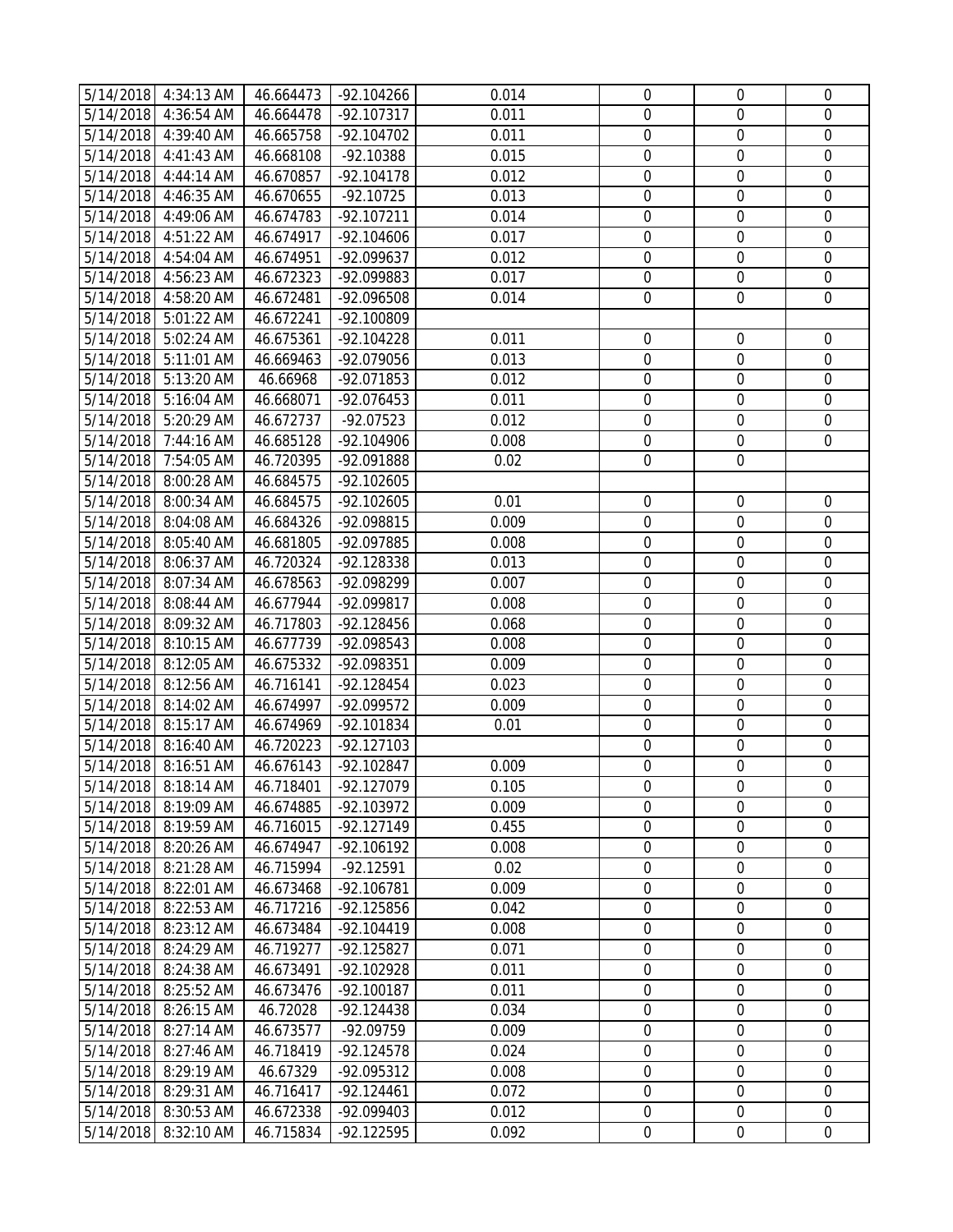|           | 5/14/2018 8:35:12 AM | 46.672303 | $-92.102013$ | 0.013 | $\mathbf 0$      | $\mathbf 0$      | $\mathbf 0$      |
|-----------|----------------------|-----------|--------------|-------|------------------|------------------|------------------|
|           | 5/14/2018 8:35:56 AM | 46.717181 | $-92.12183$  | 0.097 | $\mathbf 0$      | $\mathbf 0$      | $\mathbf 0$      |
|           | 5/14/2018 8:37:16 AM | 46.718947 | $-92.121696$ | 0.039 | $\mathbf 0$      | $\boldsymbol{0}$ | $\mathbf 0$      |
|           | 5/14/2018 8:37:57 AM | 46.672285 | -92.105421   | 0.008 | $\mathbf 0$      | $\mathbf 0$      | $\mathbf 0$      |
| 5/14/2018 | 8:39:16 AM           | 46.672297 | $-92.107234$ | 0.009 | $\boldsymbol{0}$ | $\boldsymbol{0}$ | $\mathbf 0$      |
| 5/14/2018 | 8:39:28 AM           | 46.718895 | $-92.121706$ | 0.534 | $\boldsymbol{0}$ | $\boldsymbol{0}$ | $\boldsymbol{0}$ |
|           | 5/14/2018 8:40:54 AM | 46.718368 | -92.120371   | 0.027 | $\boldsymbol{0}$ | $\mathbf 0$      | $\mathbf 0$      |
|           | 5/14/2018 8:42:28 AM | 46.670971 | $-92.107454$ | 0.01  | $\mathbf 0$      | $\boldsymbol{0}$ | $\mathbf 0$      |
|           | 5/14/2018 8:42:41 AM | 46.716002 | $-92.120436$ | 0.51  | $\mathbf 0$      | $\mathbf 0$      | $\mathbf 0$      |
|           | 5/14/2018 8:43:43 AM | 46.670928 | -92.107388   | 0.013 | $\boldsymbol{0}$ | $\boldsymbol{0}$ | $\boldsymbol{0}$ |
|           | 5/14/2018 8:45:03 AM | 46.670723 | -92.103108   | 0.014 | $\boldsymbol{0}$ | $\boldsymbol{0}$ | $\boldsymbol{0}$ |
|           | 5/14/2018 8:45:14 AM | 46.713251 | -92.120539   | 0.029 | $\boldsymbol{0}$ | $\boldsymbol{0}$ | $\mathbf 0$      |
|           | 5/14/2018 8:46:11 AM | 46.670835 | -92.101542   | 0.013 | $\mathbf 0$      | $\mathbf 0$      | $\mathbf 0$      |
|           | 5/14/2018 8:46:51 AM | 46.711007 | $-92.120513$ | 0.038 | $\mathbf 0$      | $\boldsymbol{0}$ | $\mathbf 0$      |
|           | 5/14/2018 8:47:35 AM | 46.67075  | -92.099302   | 0.012 | $\mathbf 0$      | $\mathbf 0$      | $\mathbf 0$      |
|           | 5/14/2018 8:48:29 AM | 46.708499 | $-92.120402$ | 0.026 | $\boldsymbol{0}$ | $\boldsymbol{0}$ | $\mathbf 0$      |
| 5/14/2018 | 8:49:09 AM           | 46.669521 | -92.099513   | 0.014 | $\boldsymbol{0}$ | $\boldsymbol{0}$ | $\boldsymbol{0}$ |
|           | 5/14/2018 8:50:31 AM | 46.669431 | -92.102061   | 0.01  | $\boldsymbol{0}$ | $\mathbf 0$      | $\mathbf 0$      |
|           | 5/14/2018 8:51:58 AM | 46.669781 | -92.105268   | 0.012 | $\boldsymbol{0}$ | $\boldsymbol{0}$ | $\boldsymbol{0}$ |
|           | 5/14/2018 8:52:21 AM | 46.707088 | -92.119061   | 0.034 | 0                | $\mathbf 0$      | $\mathbf 0$      |
|           | 5/14/2018 8:53:11 AM | 46.669497 | -92.107729   | 0.01  | $\mathbf 0$      | $\boldsymbol{0}$ | $\boldsymbol{0}$ |
|           | 5/14/2018 8:54:21 AM | 46.709792 | -92.119299   | 0.03  | $\boldsymbol{0}$ | $\boldsymbol{0}$ | $\boldsymbol{0}$ |
|           | 5/14/2018 8:54:26 AM | 46.669793 | -92.109235   | 0.013 | $\boldsymbol{0}$ | $\boldsymbol{0}$ | $\mathbf 0$      |
|           | 5/14/2018 8:55:41 AM | 46.712416 | -92.119004   | 0.078 | $\mathbf 0$      | $\mathbf 0$      | $\mathbf 0$      |
|           | 5/14/2018 8:56:45 AM | 46.668889 | -92.109553   | 0.011 | $\mathbf 0$      | $\mathbf 0$      | $\mathbf 0$      |
|           | 5/14/2018 8:57:18 AM | 46.714553 | -92.118981   | 0.039 | $\boldsymbol{0}$ | $\boldsymbol{0}$ | $\mathbf 0$      |
| 5/14/2018 | 8:58 AM              | 46.668019 | $-92.10622$  | 0.011 | $\boldsymbol{0}$ | $\boldsymbol{0}$ | $\mathbf 0$      |
| 5/14/2018 | 8:58:51 AM           | 46.718144 | -92.118989   | 0.025 | $\boldsymbol{0}$ | $\boldsymbol{0}$ | $\boldsymbol{0}$ |
| 5/14/2018 | 8:59:16 AM           | 46.668162 | -92.104887   | 0.01  | $\boldsymbol{0}$ | $\boldsymbol{0}$ | $\mathbf 0$      |
|           | 5/14/2018 9:00:27 AM | 46.668066 | -92.102974   | 0.012 | $\boldsymbol{0}$ | $\boldsymbol{0}$ | $\boldsymbol{0}$ |
|           | 5/14/2018 9:01:12 AM | 46.719262 | $-92.118$    | 0.045 | $\mathbf 0$      | $\mathbf 0$      | $\mathbf 0$      |
|           | 5/14/2018 9:02:42 AM | 46.717307 | -92.118038   | 0.044 | $\boldsymbol{0}$ | $\boldsymbol{0}$ | $\boldsymbol{0}$ |
|           | 5/14/2018 9:03:14 AM | 46.668042 | -92.097737   | 0.012 | $\boldsymbol{0}$ | $\boldsymbol{0}$ | $\boldsymbol{0}$ |
|           | 5/14/2018 9:04:18 AM | 46.714857 | -92.117681   | 0.036 | $\mathbf 0$      | $\mathbf 0$      | $\mathbf 0$      |
|           | 5/14/2018 9:04:19 AM | 46.668138 | -92.095604   | 0.011 | $\boldsymbol{0}$ | 0                | 0                |
| 5/14/2018 | 9:05:48 AM           | 46.667424 | -92.093295   | 0.01  | $\Omega$         | $\Omega$         | 0                |
| 5/14/2018 | 9:06 AM              | 46.712973 | $-92.117721$ | 0.052 | $\mathbf 0$      | $\boldsymbol{0}$ | $\mathbf 0$      |
| 5/14/2018 | 9:07:20 AM           | 46.710539 | $-92.117724$ | 0.07  | $\mathbf 0$      | $\boldsymbol{0}$ | $\mathbf 0$      |
| 5/14/2018 | 9:07:52 AM           | 46.666959 | -92.094249   | 0.011 | 0                | 0                | 0                |
| 5/14/2018 | 9:08:54 AM           | 46.708392 | $-92.117622$ | 0.023 | 0                | $\mathbf 0$      | $\mathbf 0$      |
|           | 5/14/2018 9:09:02 AM | 46.666995 | -92.09655    | 0.01  | $\boldsymbol{0}$ | $\mathbf 0$      | $\mathbf 0$      |
| 5/14/2018 | 9:10:06 AM           | 46.667191 | -92.098274   | 0.011 | 0                | 0                | 0                |
| 5/14/2018 | 9:11:17 AM           | 46.708437 | $-92.114715$ | 0.13  | $\boldsymbol{0}$ | $\boldsymbol{0}$ | $\mathbf 0$      |
| 5/14/2018 | 9:12:19 AM           | 46.666302 | -92.102897   | 0.011 | $\boldsymbol{0}$ | $\boldsymbol{0}$ | $\boldsymbol{0}$ |
| 5/14/2018 | 9:12:30 AM           | 46.706474 | -92.114839   | 0.084 | 0                | 0                | 0                |
| 5/14/2018 | 9:14:17 AM           | 46.667181 | -92.105459   | 0.011 | $\boldsymbol{0}$ | $\boldsymbol{0}$ | $\boldsymbol{0}$ |
| 5/14/2018 | 9:14:28 AM           | 46.702637 | $-92.11482$  | 0.144 | 0                | 0                | $\mathbf 0$      |
| 5/14/2018 | 9:15:48 AM           | 46.666938 | -92.108111   | 0.016 | $\mathbf 0$      | $\mathbf 0$      | $\mathbf 0$      |
| 5/14/2018 | 9:16:14 AM           | 46.700051 | -92.115829   | 0.033 | $\mathbf 0$      | $\boldsymbol{0}$ | $\mathbf 0$      |
| 5/14/2018 | 9:17:18 AM           | 46.665704 | $-92.106042$ | 0.011 | $\boldsymbol{0}$ | 0                | $\boldsymbol{0}$ |
|           | 5/14/2018 9:19:20 AM | 46.665859 | $-92.10236$  | 0.013 | $\boldsymbol{0}$ | $\mathbf 0$      | $\mathbf 0$      |
| 5/14/2018 | 9:21:47 AM           | 46.6658   | -92.09865    | 0.016 | $\boldsymbol{0}$ | $\boldsymbol{0}$ | $\boldsymbol{0}$ |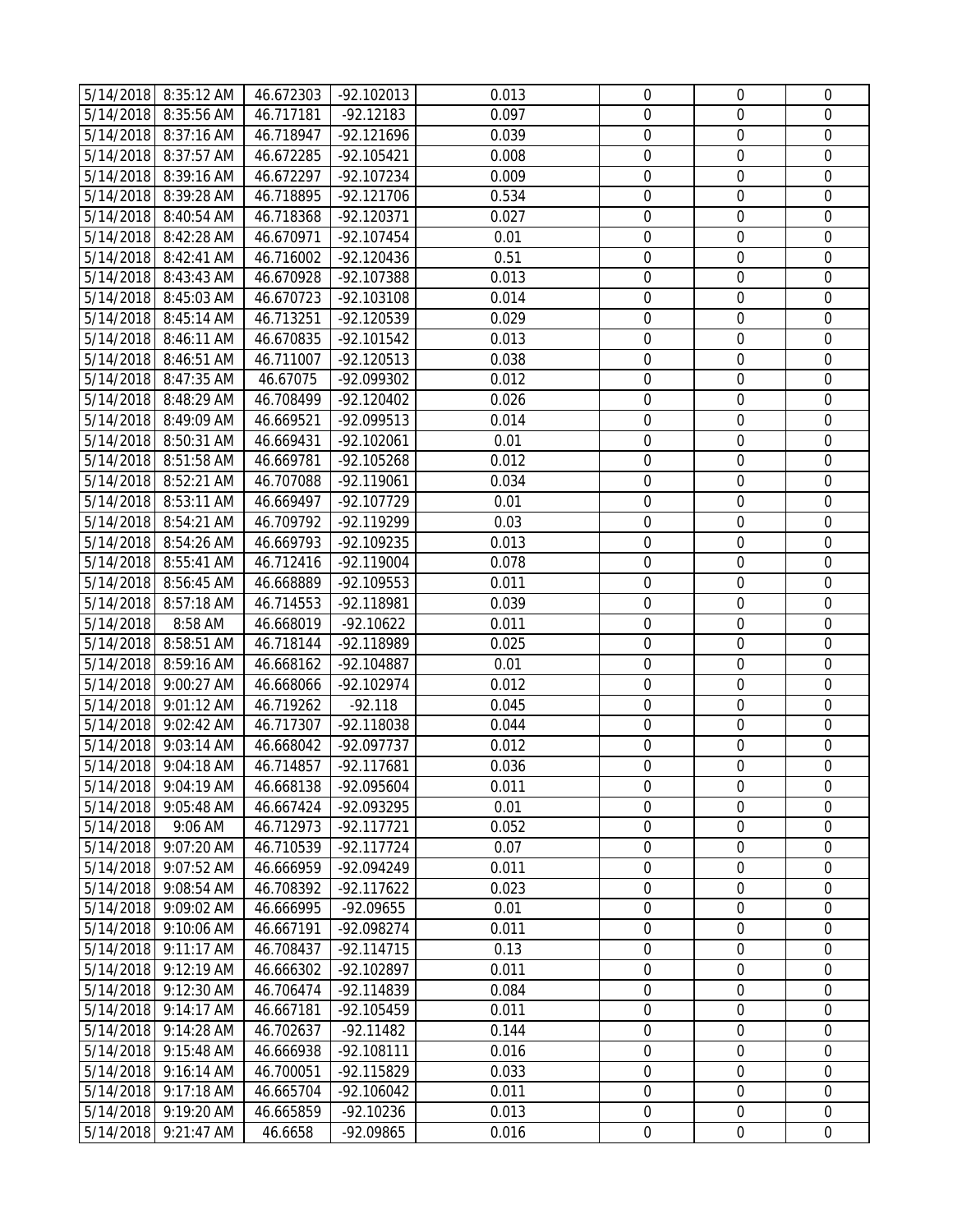|           | 5/14/2018 9:21:58 AM  | 46.713542 | -92.103854   | 0.02  | $\boldsymbol{0}$ | $\boldsymbol{0}$ | $\mathbf 0$      |
|-----------|-----------------------|-----------|--------------|-------|------------------|------------------|------------------|
|           | 5/14/2018 9:23:05 AM  | 46.665789 | -92.095556   | 0.017 | $\mathbf 0$      | $\mathbf 0$      | $\mathbf 0$      |
|           | 5/14/2018 9:24:21 AM  | 46.665773 | -92.092678   | 0.011 | $\mathbf 0$      | $\mathbf 0$      | $\mathbf 0$      |
|           | 5/14/2018 9:26:01 AM  | 46.665686 | -92.087322   | 0.011 | $\boldsymbol{0}$ | $\boldsymbol{0}$ | $\mathbf 0$      |
| 5/14/2018 | 9:30:23 AM            | 46.665073 | -92.100428   | 0.012 | $\boldsymbol{0}$ | $\boldsymbol{0}$ | $\boldsymbol{0}$ |
| 5/14/2018 | 9:31:48 AM            | 46.665287 | -92.102226   | 0.011 | $\boldsymbol{0}$ | $\boldsymbol{0}$ | $\mathbf 0$      |
|           | 5/14/2018 9:33:29 AM  | 46.664734 | $-92.10343$  | 0.011 | $\boldsymbol{0}$ | $\boldsymbol{0}$ | $\boldsymbol{0}$ |
|           | 5/14/2018 9:35:46 AM  | 46.664603 | $-92.10653$  | 0.01  | $\mathbf 0$      | $\mathbf 0$      | $\mathbf 0$      |
| 5/14/2018 | 9:37:39 AM            | 46.66333  | -92.106095   | 0.013 | $\mathbf 0$      | $\boldsymbol{0}$ | $\mathbf 0$      |
|           | 5/14/2018 9:38:51 AM  | 46.663375 | $-92.104007$ | 0.011 | $\mathbf 0$      | $\boldsymbol{0}$ | $\mathbf 0$      |
| 5/14/2018 | $9:40:02$ AM          | 46.663376 | -92.101036   | 0.016 | $\boldsymbol{0}$ | $\boldsymbol{0}$ | $\boldsymbol{0}$ |
|           | 5/14/2018 9:41:34 AM  | 46.66231  | -92.100721   | 0.011 | $\boldsymbol{0}$ | $\mathbf 0$      | $\mathbf 0$      |
|           | 5/14/2018 9:45:34 AM  | 46.662226 | $-92.103165$ | 0.011 | $\mathbf 0$      | $\boldsymbol{0}$ | $\boldsymbol{0}$ |
|           | 5/14/2018 9:50:34 AM  | 46.662254 | -92.106318   | 0.011 | $\mathbf 0$      | $\boldsymbol{0}$ | $\mathbf 0$      |
| 5/14/2018 | 9:52:23 AM            | 46.723227 | -92.071742   | 0.008 | $\mathbf 0$      | $\mathbf 0$      | $\mathbf 0$      |
| 5/14/2018 | 9:52:32 AM            | 46.660981 | -92.106359   | 0.01  | $\boldsymbol{0}$ | $\boldsymbol{0}$ | $\boldsymbol{0}$ |
| 5/14/2018 | 9:53:35 AM            | 46.660941 | -92.106298   | 0.017 | $\boldsymbol{0}$ | $\boldsymbol{0}$ | $\mathbf 0$      |
|           | 5/14/2018 9:54:51 AM  | 46.661052 | $-92.103416$ | 0.011 | $\boldsymbol{0}$ | $\boldsymbol{0}$ | $\boldsymbol{0}$ |
|           | 5/14/2018 9:55:20 AM  | 46.720978 | -92.077138   | 0.017 | $\mathbf 0$      | $\mathbf 0$      | $\mathbf 0$      |
|           | 5/14/2018 9:56:38 AM  | 46.659558 | $-92.100235$ | 0.011 | $\mathbf 0$      | $\boldsymbol{0}$ | $\mathbf 0$      |
|           | 5/14/2018 9:57:32 AM  | 46.721343 | -92.078633   | 0.01  | $\mathbf 0$      | $\boldsymbol{0}$ | $\mathbf 0$      |
| 5/14/2018 | 9:58:18 AM            | 46.659488 | $-92.102522$ | 0.01  | $\mathbf 0$      | $\boldsymbol{0}$ | $\boldsymbol{0}$ |
|           | 5/14/2018 9:59:03 AM  | 46.723121 | -92.078611   | 0.033 | $\boldsymbol{0}$ | $\boldsymbol{0}$ | $\mathbf 0$      |
|           | 5/14/2018 9:59:57 AM  | 46.659652 | -92.104072   | 0.012 | $\mathbf 0$      | $\boldsymbol{0}$ | $\mathbf 0$      |
|           | 5/14/2018 10:01:13 AM | 46.659714 | $-92.10626$  | 0.01  | $\mathbf 0$      | $\boldsymbol{0}$ | $\mathbf 0$      |
|           | 5/14/2018 10:01:43 AM | 46.727723 | -92.079597   | 0.027 | $\mathbf 0$      | $\mathbf 0$      | $\mathbf 0$      |
|           | 5/14/2018 10:03:27 AM | 46.657069 | -92.106056   | 0.012 | $\boldsymbol{0}$ | $\boldsymbol{0}$ | $\boldsymbol{0}$ |
|           | 5/14/2018 10:05:02 AM | 46.726289 | -92.079983   | 0.029 | $\boldsymbol{0}$ | $\boldsymbol{0}$ | $\mathbf 0$      |
|           | 5/14/2018 10:05:09 AM | 46.658312 | $-92.103473$ | 0.01  | $\boldsymbol{0}$ | $\boldsymbol{0}$ | $\boldsymbol{0}$ |
|           | 5/14/2018 10:06:37 AM | 46.723661 | -92.079948   | 0.024 | $\mathbf 0$      | $\mathbf 0$      | $\mathbf 0$      |
|           | 5/14/2018 10:07:15 AM | 46.658305 | -92.101898   | 0.011 | $\mathbf 0$      | $\boldsymbol{0}$ | $\mathbf 0$      |
|           | 5/14/2018 10:07:57 AM | 46.721944 | -92.079788   | 0.016 | $\mathbf 0$      | $\boldsymbol{0}$ | $\mathbf 0$      |
|           | 5/14/2018 10:08:34 AM | 46.658284 | -92.099161   | 0.01  | $\boldsymbol{0}$ | $\boldsymbol{0}$ | $\mathbf 0$      |
|           | 5/14/2018 10:09:49 AM | 46.65709  | -92.098159   | 0.011 | $\mathbf 0$      | $\mathbf 0$      | 0                |
|           | 5/14/2018 10:09:54 AM | 46.721468 | -92.083842   | 0.054 | 0                | 0                | $\mathbf 0$      |
|           | 5/14/2018 10:11:27 AM | 46.724017 | -92.083638   | 0.021 | $\Omega$         | 0                | $\Omega$         |
|           | 5/14/2018 10:11:55 AM | 46.65831  | -92.099996   | 0.009 | 0                | $\mathbf 0$      | $\mathbf 0$      |
|           | 5/14/2018 10:39:14 AM | 46.66922  | -92.091628   | 0.007 | $\boldsymbol{0}$ | $\boldsymbol{0}$ | 0                |
|           | 5/14/2018 10:44:30 AM | 46.669211 | -92.079323   | 0.006 | $\mathbf 0$      | 0                | 0                |
|           | 5/14/2018 10:46:41 AM | 46.668159 | -92.079933   | 0.005 | $\boldsymbol{0}$ | $\boldsymbol{0}$ | $\mathbf 0$      |
|           | 5/14/2018 10:49:22 AM | 46.66775  | $-92.081474$ | 0.005 | 0                | $\mathbf 0$      | $\Omega$         |
|           | 5/14/2018 10:51:19 AM | 46.667236 | -92.07965    | 0.005 | $\mathbf 0$      | $\mathbf 0$      | 0                |
|           | 5/14/2018 10:53:57 AM | 46.670726 | -92.076747   | 0.007 | $\boldsymbol{0}$ | $\boldsymbol{0}$ | $\mathbf 0$      |
|           | 5/14/2018 10:56:25 AM | 46.669856 | -92.074301   | 0.007 | $\boldsymbol{0}$ | $\boldsymbol{0}$ | $\overline{0}$   |
|           | 5/14/2018 10:57:36 AM | 46.669424 | -92.071891   | 0.006 | $\boldsymbol{0}$ | $\boldsymbol{0}$ | 0                |
|           | 5/14/2018 10:58:47 AM | 46.667911 | -92.072454   | 0.006 | $\mathbf 0$      | $\mathbf 0$      | $\mathbf 0$      |
|           | 5/14/2018 10:59:50 AM | 46.668035 | -92.074637   | 0.007 | 0                | 0                | $\mathbf 0$      |
|           | 5/14/2018 11:01:10 AM | 46.667972 | -92.076542   | 0.005 | 0                | 0                | 0                |
|           | 5/14/2018 11:04:01 AM | 46.668664 | -92.069012   | 0.007 | $\boldsymbol{0}$ | $\boldsymbol{0}$ | $\mathbf 0$      |
|           | 5/14/2018 11:05:43 AM | 46.668791 | $-92.066513$ | 0.006 | $\boldsymbol{0}$ | $\boldsymbol{0}$ | 0                |
|           | 5/14/2018 11:06:55 AM | 46.666552 | -92.065935   | 0.006 | $\boldsymbol{0}$ | $\boldsymbol{0}$ | $\boldsymbol{0}$ |
|           | 5/14/2018 11:08:12 AM | 46.665076 | $-92.062645$ | 0.011 | $\boldsymbol{0}$ | $\boldsymbol{0}$ | $\mathbf 0$      |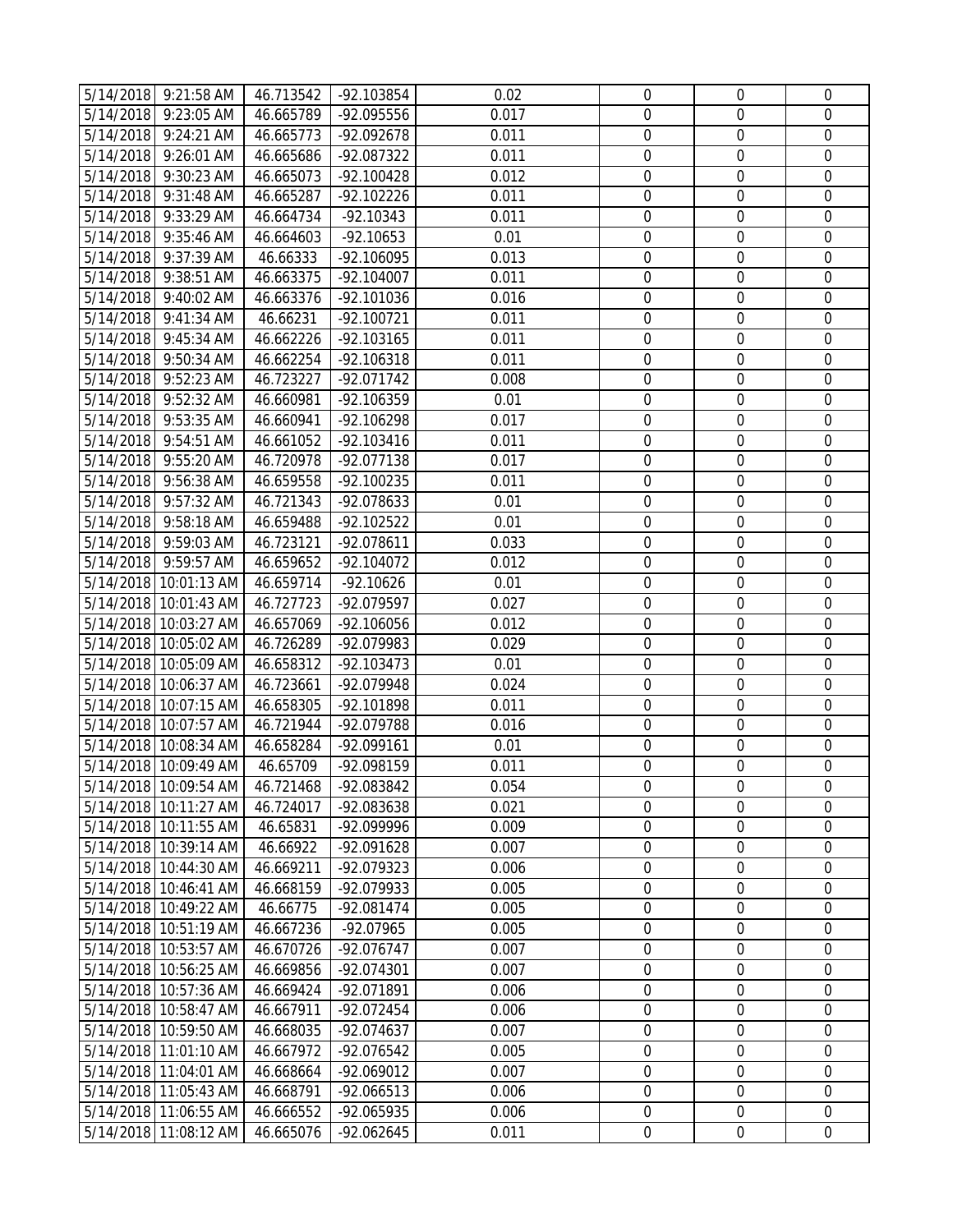|           | 5/14/2018 11:09:34 AM | 46.663681 | -92.058988   | 0.006 | $\mathbf 0$      | 0                | $\mathbf 0$      |
|-----------|-----------------------|-----------|--------------|-------|------------------|------------------|------------------|
|           | 5/14/2018 11:11:07 AM | 46.662303 | -92.059708   | 0.005 | $\mathbf 0$      | $\mathbf 0$      | $\mathbf 0$      |
|           | 5/14/2018 11:12:32 AM | 46.659103 | -92.064782   | 0.006 | $\mathbf 0$      | $\boldsymbol{0}$ | $\mathbf 0$      |
|           | 5/14/2018 11:13:53 AM | 46.659152 | -92.066486   | 0.005 | $\mathbf 0$      | $\mathbf 0$      | $\mathbf 0$      |
|           | 5/14/2018 11:15:42 AM | 46.661083 | -92.06639    | 0.007 | $\boldsymbol{0}$ | $\boldsymbol{0}$ | $\mathbf 0$      |
|           | 5/14/2018 11:17:51 AM | 46.655279 | $-92.06632$  | 0.006 | $\boldsymbol{0}$ | $\boldsymbol{0}$ | $\boldsymbol{0}$ |
|           | 5/14/2018 11:22:14 AM | 46.66519  | -92.054498   | 0.006 | $\boldsymbol{0}$ | $\boldsymbol{0}$ | $\mathbf 0$      |
|           | 5/14/2018 11:24:54 AM | 46.669356 | $-92.0476$   | 0.005 | $\mathbf 0$      | $\boldsymbol{0}$ | $\mathbf 0$      |
|           | 5/14/2018 11:26:32 AM | 46.674651 | -92.039698   | 0.008 | $\mathbf 0$      | $\mathbf 0$      | $\mathbf 0$      |
|           | 5/14/2018 11:28:40 AM | 46.680493 | -92.039314   | 0.006 | $\mathbf 0$      | $\boldsymbol{0}$ | $\boldsymbol{0}$ |
|           | 5/14/2018 11:30:03 AM | 46.684296 | -92.03269    | 0.009 | $\boldsymbol{0}$ | $\boldsymbol{0}$ | $\boldsymbol{0}$ |
|           | 5/14/2018 11:31:14 AM | 46.685197 | -92.030772   | 0.009 | $\boldsymbol{0}$ | $\boldsymbol{0}$ | $\mathbf 0$      |
|           | 5/14/2018 11:34:19 AM | 46.685192 | -92.024934   | 0.008 | $\mathbf 0$      | $\boldsymbol{0}$ | $\mathbf 0$      |
|           | 5/14/2018 11:35:52 AM | 46.68026  | -92.025316   | 0.005 | $\mathbf 0$      | $\boldsymbol{0}$ | $\mathbf 0$      |
| 5/14/2018 | 1:40:50 PM            | 46.675034 | -92.005429   | 0.007 | $\mathbf 0$      | $\boldsymbol{0}$ | $\mathbf 0$      |
| 5/14/2018 | 1:44:03 PM            | 46.674742 | -92.006479   | 0.007 | $\boldsymbol{0}$ | $\boldsymbol{0}$ | $\mathbf 0$      |
| 5/14/2018 | 1:45:20 PM            | 46.675914 | -92.006446   | 0.009 | $\boldsymbol{0}$ | $\boldsymbol{0}$ | $\boldsymbol{0}$ |
| 5/14/2018 | 1:46:57 PM            | 46.675855 | -92.006355   | 0.009 | $\boldsymbol{0}$ | $\boldsymbol{0}$ | $\mathbf 0$      |
| 5/14/2018 | 1:48:16 PM            | 46.677958 | -92.009225   | 0.021 | $\mathbf 0$      | $\boldsymbol{0}$ | $\mathbf 0$      |
| 5/14/2018 | 1:50:20 PM            | 46.679465 | -92.007519   | 0.01  | $\mathbf 0$      | $\mathbf 0$      | $\mathbf 0$      |
| 5/14/2018 | 1:52:14 PM            | 46.680539 | -92.006638   | 0.007 | $\mathbf 0$      | $\boldsymbol{0}$ | $\boldsymbol{0}$ |
| 5/14/2018 | 1:53:36 PM            | 46.681753 | -92.006533   | 0.012 | $\boldsymbol{0}$ | $\boldsymbol{0}$ | $\boldsymbol{0}$ |
| 5/14/2018 | 1:54:54 PM            | 46.682193 | -92.008265   | 0.007 | $\boldsymbol{0}$ | $\boldsymbol{0}$ | $\mathbf 0$      |
| 5/14/2018 | 1:56:11 PM            | 46.682095 | $-92.010175$ | 0.007 | $\mathbf 0$      | $\mathbf 0$      | $\mathbf 0$      |
| 5/14/2018 | 1:57:56 PM            | 46.681261 | $-92.009293$ | 0.011 | $\mathbf 0$      | $\mathbf 0$      | $\mathbf 0$      |
| 5/14/2018 | 2:00:56 PM            | 46.676593 | -92.010468   | 0.007 | $\mathbf 0$      | $\mathbf 0$      | $\mathbf 0$      |
| 5/14/2018 | 2:03:33 PM            | 46.674798 | -92.009397   | 0.007 | $\mathbf 0$      | $\boldsymbol{0}$ | $\mathbf 0$      |
| 5/14/2018 | 2:04:54 PM            | 46.67382  | $-92.00801$  | 0.006 | $\boldsymbol{0}$ | $\boldsymbol{0}$ | $\boldsymbol{0}$ |
| 5/14/2018 | 2:06:26 PM            | 46.673131 | -92.008294   | 0.009 | $\boldsymbol{0}$ | $\boldsymbol{0}$ | $\mathbf 0$      |
| 5/14/2018 | 2:07:53 PM            | 46.672605 | -92.006992   | 0.008 | $\mathbf 0$      | $\boldsymbol{0}$ | $\boldsymbol{0}$ |
| 5/14/2018 | 2:10:06 PM            | 46.677788 | -92.010539   | 0.007 | $\mathbf 0$      | $\mathbf 0$      | $\mathbf 0$      |
| 5/14/2018 | 2:12:14 PM            | 46.686195 | -92.019564   | 0.007 | $\mathbf 0$      | $\boldsymbol{0}$ | $\boldsymbol{0}$ |
| 5/14/2018 | 2:13:20 PM            | 46.684773 | $-92.01786$  | 0.008 | $\boldsymbol{0}$ | $\boldsymbol{0}$ | $\boldsymbol{0}$ |
| 5/14/2018 | 2:15:39 PM            | 46.685931 | -92.017651   | 0.008 | $\mathbf 0$      | $\mathbf 0$      | $\mathbf 0$      |
|           | 5/14/2018 2:16:58 PM  | 46.687198 | -92.018226   | 0.008 | 0                | 0                | 0                |
| 5/14/2018 | 2:21:27 PM            | 46.688301 | -92.020337   | 0.007 | $\Omega$         | $\Omega$         | 0                |
| 5/14/2018 | 2:22:55 PM            | 46.687483 | -92.021717   | 0.007 | $\mathbf 0$      | $\boldsymbol{0}$ | $\mathbf 0$      |
| 5/14/2018 | 2:25:22 PM            | 46.686406 | -92.023156   | 0.008 | $\mathbf 0$      | $\boldsymbol{0}$ | $\mathbf 0$      |
| 5/14/2018 | 2:26:36 PM            | 46.685501 | -92.023964   | 0.008 | $\boldsymbol{0}$ | 0                | 0                |
| 5/14/2018 | 2:28:25 PM            | 46.68546  | -92.024036   | 0.008 | $\boldsymbol{0}$ | $\boldsymbol{0}$ | $\mathbf 0$      |
| 5/14/2018 | 2:31:03 PM            | 46.684426 | -92.02189    | 0.008 | $\mathbf 0$      | $\boldsymbol{0}$ | $\mathbf 0$      |
| 5/14/2018 | 2:33:34 PM            | 46.685802 | -92.022499   | 0.007 | $\mathbf 0$      | 0                | $\Omega$         |
| 5/14/2018 | 2:37:39 PM            | 46.6887   | -92.020936   | 0.01  | $\boldsymbol{0}$ | $\boldsymbol{0}$ | $\mathbf 0$      |
| 5/14/2018 | 2:38:54 PM            | 46.689716 | -92.020507   | 0.01  | $\boldsymbol{0}$ | $\boldsymbol{0}$ | $\boldsymbol{0}$ |
| 5/14/2018 | 2:40:51 PM            | 46.689789 | -92.022433   | 0.01  | $\boldsymbol{0}$ | 0                | 0                |
| 5/14/2018 | 2:42:13 PM            | 46.691339 | $-92.024441$ | 0.01  | $\boldsymbol{0}$ | $\boldsymbol{0}$ | 0                |
| 5/14/2018 | 2:43:34 PM            | 46.691464 | -92.027099   | 0.008 | 0                | $\mathbf 0$      | $\Omega$         |
| 5/14/2018 | 2:45:33 PM            | 46.690694 | -92.028523   | 0.009 | $\mathbf 0$      | $\boldsymbol{0}$ | 0                |
| 5/14/2018 | 2:46:54 PM            | 46.689306 | -92.030539   | 0.008 | $\mathbf 0$      | $\boldsymbol{0}$ | $\mathbf 0$      |
| 5/14/2018 | 2:48:36 PM            | 46.687857 | -92.032922   | 0.007 | $\boldsymbol{0}$ | $\boldsymbol{0}$ | $\boldsymbol{0}$ |
| 5/14/2018 | 2:50:49 PM            | 46.687448 | -92.030691   | 0.009 | $\boldsymbol{0}$ | $\boldsymbol{0}$ | $\overline{0}$   |
| 5/14/2018 | 2:52:04 PM            | 46.688787 | -92.028382   | 0.01  | $\boldsymbol{0}$ | $\boldsymbol{0}$ | $\boldsymbol{0}$ |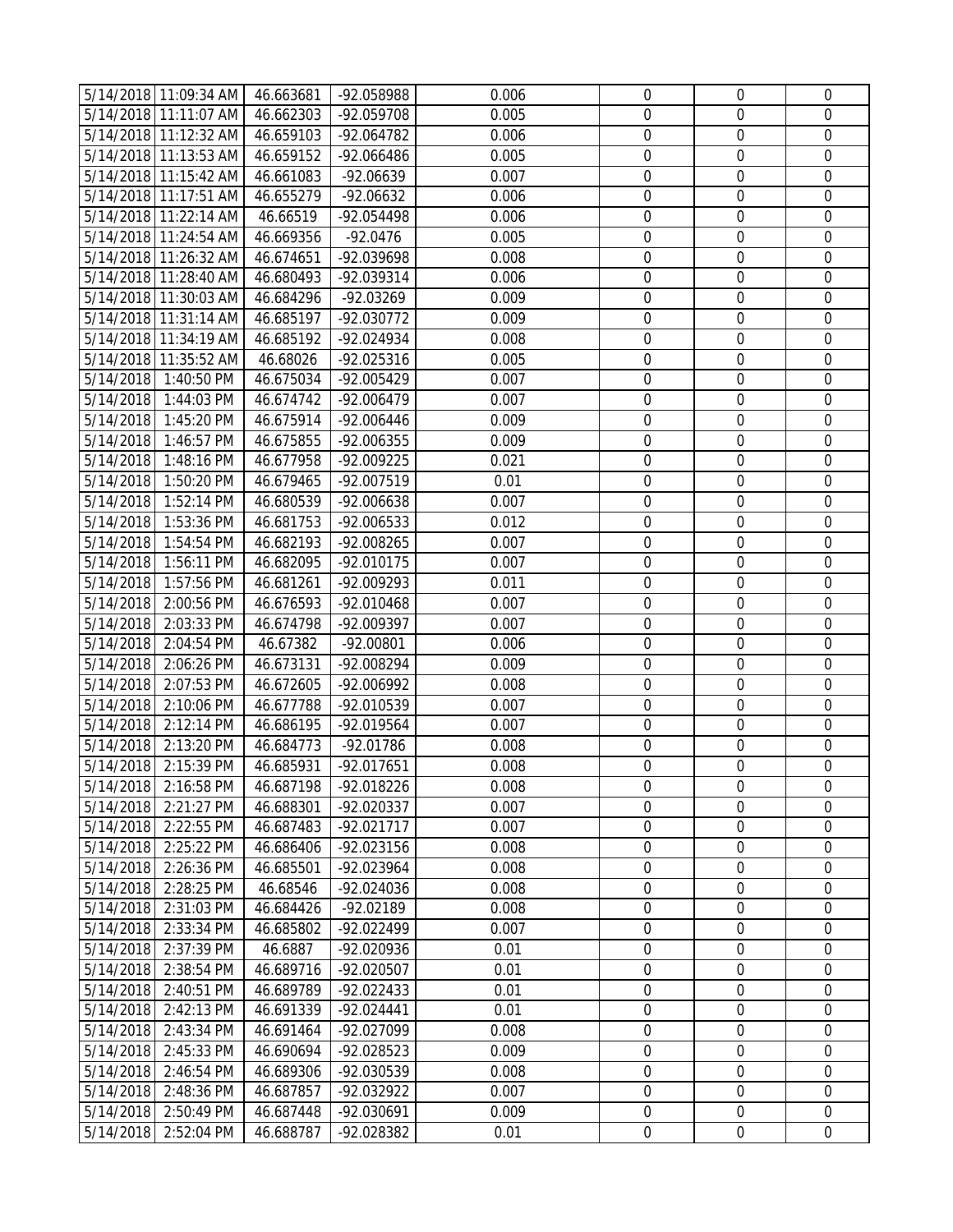|           | 5/14/2018 2:53:24 PM | 46.689878 | $-92.026747$ | 0.009 | $\mathbf 0$      | $\boldsymbol{0}$ | 0                |
|-----------|----------------------|-----------|--------------|-------|------------------|------------------|------------------|
| 5/14/2018 | 3:08:14 PM           | 46.70158  | -92.055662   |       | $\boldsymbol{0}$ | $\mathbf 0$      |                  |
| 5/14/2018 | 3:10:23 PM           | 46.693152 | -92.063866   | 0.012 | $\mathbf 0$      | $\boldsymbol{0}$ | $\mathbf 0$      |
| 5/14/2018 | 3:10:44 PM           | 46.701807 | -92.057238   |       | $\mathbf 0$      | $\mathbf 0$      |                  |
| 5/14/2018 | 3:12:38 PM           | 46.701505 | -92.058799   |       | $\mathbf 0$      | $\boldsymbol{0}$ |                  |
| 5/14/2018 | 3:12:55 PM           | 46.692509 | -92.064831   | 0.006 | $\boldsymbol{0}$ | $\boldsymbol{0}$ | $\mathbf 0$      |
| 5/14/2018 | 3:14:12 PM           | 46.700679 | -92.057676   |       | $\boldsymbol{0}$ | $\boldsymbol{0}$ |                  |
| 5/14/2018 | 3:15:31 PM           | 46.690961 | -92.066462   | 0.009 | $\boldsymbol{0}$ | $\boldsymbol{0}$ | $\boldsymbol{0}$ |
| 5/14/2018 | 3:15:34 PM           | 46.6993   | $-92.0594$   |       | $\mathbf 0$      | $\mathbf 0$      |                  |
| 5/14/2018 | 3:16:38 PM           | 46.696507 | $-92.057735$ |       | $\mathbf 0$      | $\boldsymbol{0}$ |                  |
| 5/14/2018 | 3:17:43 PM           | 46.695619 | -92.059787   |       | $\mathbf 0$      | $\boldsymbol{0}$ |                  |
| 5/14/2018 | 3:17:54 PM           | 46.692937 | -92.063689   | 0.009 | $\boldsymbol{0}$ | $\boldsymbol{0}$ | $\boldsymbol{0}$ |
| 5/14/2018 | 3:19:09 PM           | 46.691806 | -92.062303   | 0.008 | $\boldsymbol{0}$ | $\boldsymbol{0}$ | $\mathbf 0$      |
| 5/14/2018 | 3:19:26 PM           | 46.691412 | -92.066402   |       | $\boldsymbol{0}$ | $\boldsymbol{0}$ |                  |
| 5/14/2018 | 3:20:29 PM           | 46.690466 | $-92.066213$ |       | $\overline{0}$   | $\boldsymbol{0}$ |                  |
| 5/14/2018 | 3:20:46 PM           | 46.693523 | $-92.06307$  | 0.009 | $\mathbf 0$      | $\boldsymbol{0}$ | $\mathbf 0$      |
| 5/14/2018 | 3:21:51 PM           | 46.689827 | $-92.066513$ |       | $\boldsymbol{0}$ | $\boldsymbol{0}$ |                  |
| 5/14/2018 | 3:22:03 PM           | 46.694929 | $-92.06022$  | 0.01  | $\boldsymbol{0}$ | $\boldsymbol{0}$ | $\mathbf 0$      |
| 5/14/2018 | 3:25:19 PM           | 46.686841 | -92.066711   |       | $\boldsymbol{0}$ | $\boldsymbol{0}$ |                  |
| 5/14/2018 | $3:27:17 \text{ PM}$ | 46.690771 | -92.066244   |       | $\mathbf 0$      | $\mathbf 0$      |                  |
| 5/14/2018 | 3:29:36 PM           | 46.695678 | -92.059407   | 0.009 | $\mathbf 0$      | $\boldsymbol{0}$ | $\mathbf 0$      |
| 5/14/2018 | 3:34:24 PM           | 46.697838 | -92.055672   | 0.01  | $\mathbf 0$      | $\boldsymbol{0}$ | $\boldsymbol{0}$ |
| 5/14/2018 | 3:36:47 PM           | 46.699962 | -92.056534   | 0.008 | $\boldsymbol{0}$ | $\boldsymbol{0}$ | $\boldsymbol{0}$ |
| 5/14/2018 | 3:40:29 PM           | 46.692161 | -92.064973   | 0.008 | $\boldsymbol{0}$ | $\boldsymbol{0}$ | $\boldsymbol{0}$ |
| 5/14/2018 | 3:41:59 PM           | 46.689232 | $-92.066511$ | 0.009 | $\mathbf 0$      | $\boldsymbol{0}$ | $\mathbf 0$      |
| 5/14/2018 | 3:43:30 PM           | 46.687965 | -92.066542   | 0.008 | $\mathbf 0$      | $\mathbf 0$      | $\mathbf 0$      |
| 5/14/2018 | 3:57:49 PM           | 46.696945 | -92.036267   | 0.007 | $\boldsymbol{0}$ | $\boldsymbol{0}$ | $\mathbf 0$      |
| 5/14/2018 | 3:59:31 PM           | 46.695113 | -92.039429   | 0.008 | $\boldsymbol{0}$ | $\boldsymbol{0}$ | $\boldsymbol{0}$ |
| 5/14/2018 | 4:01:10 PM           | 46.696517 | -92.042953   | 0.008 | $\boldsymbol{0}$ | $\boldsymbol{0}$ | $\boldsymbol{0}$ |
| 5/14/2018 | 4:02:37 PM           | 46.698319 | -92.039776   | 0.009 | $\boldsymbol{0}$ | $\boldsymbol{0}$ | $\boldsymbol{0}$ |
| 5/14/2018 | 4:04:11 PM           | 46.699521 | $-92.041226$ | 0.008 | $\mathbf 0$      | $\mathbf 0$      | $\mathbf 0$      |
| 5/14/2018 | 4:05:47 PM           | 46.697516 | $-92.044116$ | 0.01  | $\mathbf 0$      | $\boldsymbol{0}$ | $\boldsymbol{0}$ |
| 5/14/2018 | 4:07:27 PM           | 46.697962 | $-92.046413$ | 0.01  | $\boldsymbol{0}$ | $\boldsymbol{0}$ | $\boldsymbol{0}$ |
| 5/14/2018 | 4:08:40 PM           | 46.698835 | $-92.045$    | 0.01  | $\boldsymbol{0}$ | $\mathbf 0$      | $\mathbf 0$      |
|           | 5/14/2018 4:10:05 PM | 46.700201 | -92.042956   | 0.007 | 0                | 0                | 0                |
| 5/14/2018 | 4:11:30 PM           | 46.700987 | $-92.041472$ | 0.011 | $\overline{0}$   | $\overline{0}$   | $\overline{0}$   |
| 5/14/2018 | 4:15:11 PM           | 46.700737 | -92.044703   | 0.009 | $\mathbf 0$      | $\boldsymbol{0}$ | $\mathbf 0$      |
| 5/14/2018 | 4:17:06 PM           | 46.699555 | -92.047079   | 0.008 | $\mathbf 0$      | $\mathbf 0$      | $\mathbf 0$      |
| 5/14/2018 | 4:20:10 PM           | 46.704141 | -92.045305   | 0.011 | $\boldsymbol{0}$ | $\boldsymbol{0}$ | $\boldsymbol{0}$ |
| 5/14/2018 | 4:27:07 PM           | 46.703033 | -92.047332   | 0.011 | $\boldsymbol{0}$ | $\boldsymbol{0}$ | 0                |
| 5/14/2018 | 4:33:33 PM           | 46.700588 | $-92.051152$ | 0.013 | $\boldsymbol{0}$ | $\boldsymbol{0}$ | $\mathbf 0$      |
| 5/14/2018 | 4:36:04 PM           | 46.701091 | -92.053394   | 0.013 | 0                | $\mathbf 0$      | $\Omega$         |
| 5/14/2018 | 4:37:32 PM           | 46.699794 | -92.056001   | 0.012 | $\mathbf 0$      | $\mathbf 0$      | 0                |
| 5/14/2018 | 4:37:37 PM           | 46.718553 | $-92.124313$ | 0.35  | $\boldsymbol{0}$ | $\boldsymbol{0}$ | $\mathbf 0$      |
| 5/14/2018 | 4:39:57 PM           | 46.699567 | -92.059019   | 0.01  | $\boldsymbol{0}$ | $\boldsymbol{0}$ | $\mathbf 0$      |
| 5/14/2018 | 4:41:42 PM           | 46.701741 | -92.056758   | 0.013 | $\boldsymbol{0}$ | $\boldsymbol{0}$ | 0                |
| 5/14/2018 | 4:43:04 PM           | 46.703947 | -92.051548   | 0.011 | $\mathbf 0$      | $\mathbf 0$      | $\mathbf 0$      |
| 5/14/2018 | 4:44:31 PM           | 46.704711 | -92.048571   | 0.012 | $\mathbf 0$      | $\mathbf 0$      | $\mathbf 0$      |
| 5/14/2018 | 4:46:33 PM           | 46.706492 | -92.050011   | 0.017 | 0                | 0                | 0                |
| 5/14/2018 | 4:48:29 PM           | 46.704869 | -92.053193   | 0.016 | $\boldsymbol{0}$ | $\boldsymbol{0}$ | $\mathbf 0$      |
| 5/14/2018 | 4:50:06 PM           | 46.705443 | -92.055224   | 0.015 | $\boldsymbol{0}$ | $\boldsymbol{0}$ | $\boldsymbol{0}$ |
| 5/14/2018 | 4:50:38 PM           | 46.718318 | $-92.120483$ | 0.061 | $\boldsymbol{0}$ | $\boldsymbol{0}$ | $\mathbf 0$      |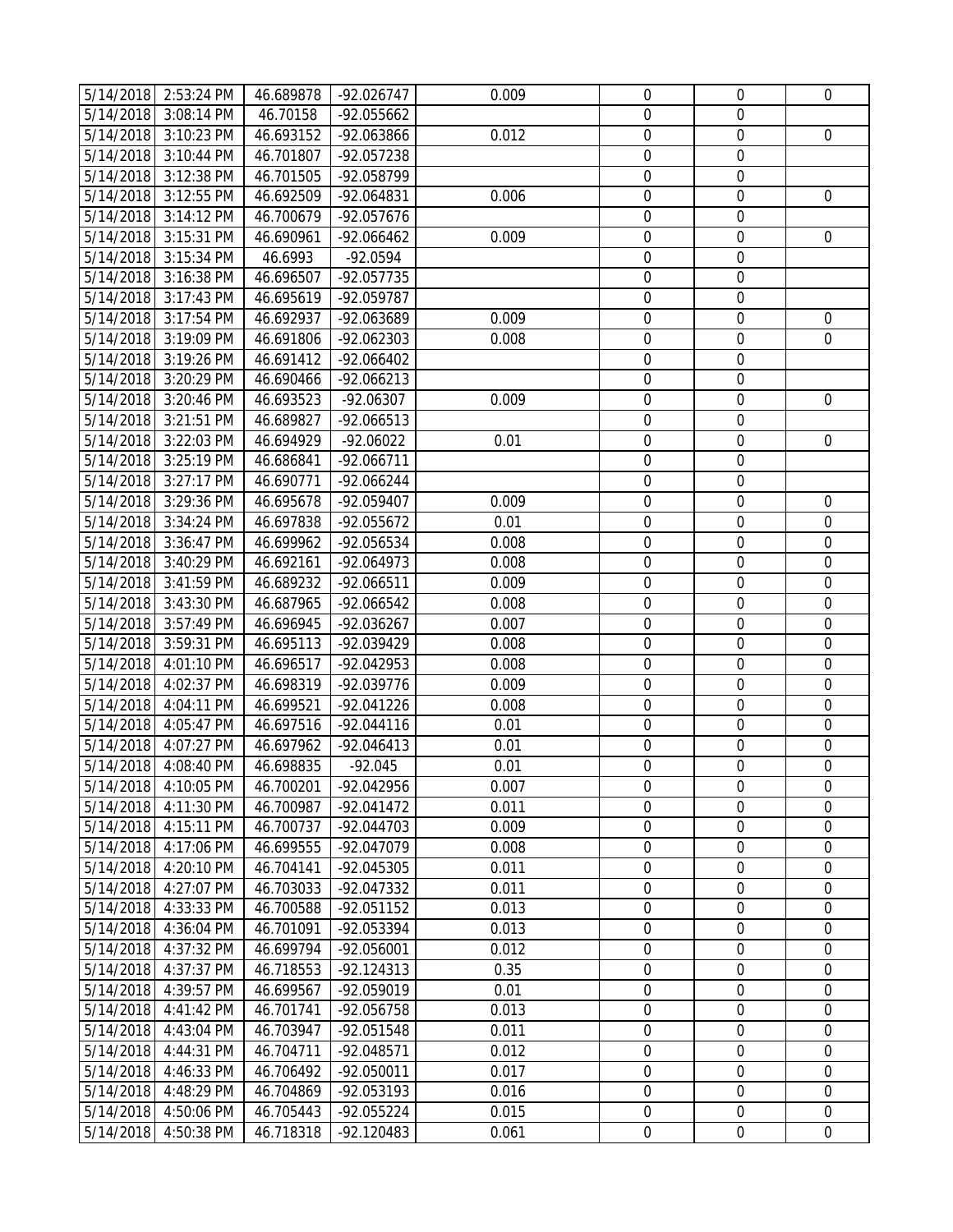|           | 5/14/2018 4:51:45 PM | 46.707383 | -92.051843   | 0.011 | $\boldsymbol{0}$ | $\boldsymbol{0}$ | $\mathbf 0$      |
|-----------|----------------------|-----------|--------------|-------|------------------|------------------|------------------|
| 5/14/2018 | 4:53:18 PM           | 46.708606 | -92.053206   | 0.018 | $\mathbf 0$      | $\boldsymbol{0}$ | $\mathbf 0$      |
| 5/14/2018 | 4:54:44 PM           | 46.707403 | -92.055214   | 0.02  | $\mathbf 0$      | $\mathbf 0$      | $\mathbf 0$      |
| 5/14/2018 | 4:56:11 PM           | 46.706237 | -92.057679   | 0.018 | $\boldsymbol{0}$ | $\boldsymbol{0}$ | $\mathbf 0$      |
| 5/14/2018 | 4:58:01 PM           | 46.707896 | -92.056333   | 0.016 | $\boldsymbol{0}$ | $\boldsymbol{0}$ | $\boldsymbol{0}$ |
| 5/14/2018 | 4:59:56 PM           | 46.709161 | -92.054145   | 0.011 | $\boldsymbol{0}$ | $\boldsymbol{0}$ | $\boldsymbol{0}$ |
| 5/14/2018 | 5:01:56 PM           | 46.715697 | $-92.120426$ | 0.038 | $\boldsymbol{0}$ | $\boldsymbol{0}$ | $\boldsymbol{0}$ |
| 5/14/2018 | 5:02:16 PM           | 46.710776 | -92.055497   | 0.024 | $\mathbf 0$      | $\mathbf 0$      | $\mathbf 0$      |
| 5/14/2018 | 5:04:02 PM           | 46.709202 | $-92.057213$ | 0.014 | $\mathbf 0$      | $\boldsymbol{0}$ | $\mathbf 0$      |
| 5/14/2018 | 5:05:39 PM           | 46.708927 | -92.059093   | 0.009 | $\mathbf 0$      | $\boldsymbol{0}$ | $\mathbf 0$      |
| 5/14/2018 | 5:07:04 PM           | 46.710872 | -92.058593   | 0.016 | $\boldsymbol{0}$ | $\boldsymbol{0}$ | $\boldsymbol{0}$ |
| 5/14/2018 | 5:08:42 PM           | 46.711978 | -92.056438   | 0.015 | $\boldsymbol{0}$ | $\mathbf 0$      | $\mathbf 0$      |
| 5/14/2018 | 5:10:16 PM           | 46.712839 | -92.057698   | 0.019 | $\mathbf 0$      | $\boldsymbol{0}$ | $\boldsymbol{0}$ |
| 5/14/2018 | 5:11:41 PM           | 46.711261 | -92.060992   | 0.016 | $\mathbf 0$      | $\boldsymbol{0}$ | $\mathbf 0$      |
| 5/14/2018 | 5:13:24 PM           | 46.709255 | -92.063688   | 0.015 | $\mathbf 0$      | $\boldsymbol{0}$ | $\mathbf 0$      |
| 5/14/2018 | 5:15:55 PM           | 46.711513 | -92.063355   | 0.015 | $\boldsymbol{0}$ | $\boldsymbol{0}$ | $\boldsymbol{0}$ |
| 5/14/2018 | 5:17:21 PM           | 46.712804 | $-92.06117$  | 0.018 | $\boldsymbol{0}$ | $\boldsymbol{0}$ | $\mathbf 0$      |
| 5/14/2018 | 5:18:44 PM           | 46.714367 | -92.059154   | 0.013 | $\boldsymbol{0}$ | $\boldsymbol{0}$ | $\boldsymbol{0}$ |
| 5/14/2018 | 5:20:49 PM           | 46.71418  | -92.061264   | 0.017 | $\mathbf 0$      | $\mathbf 0$      | $\mathbf 0$      |
| 5/14/2018 | 5:22:57 PM           | 46.714199 | -92.063329   | 0.013 | $\mathbf 0$      | $\boldsymbol{0}$ | $\mathbf 0$      |
| 5/14/2018 | 5:24:28 PM           | 46.715716 | -92.060984   | 0.016 | $\mathbf 0$      | $\boldsymbol{0}$ | $\mathbf 0$      |
| 5/14/2018 | 5:25:53 PM           | 46.716054 | -92.062591   | 0.016 | $\boldsymbol{0}$ | $\boldsymbol{0}$ | $\boldsymbol{0}$ |
| 5/14/2018 | 5:27:40 PM           | 46.713788 | -92.06583    | 0.017 | $\boldsymbol{0}$ | $\boldsymbol{0}$ | $\mathbf 0$      |
| 5/14/2018 | 5:29:38 PM           | 46.714274 | -92.067264   | 0.019 | $\mathbf 0$      | $\boldsymbol{0}$ | $\mathbf 0$      |
| 5/14/2018 | 5:31:01 PM           | 46.715665 | -92.065387   | 0.027 | $\mathbf 0$      | $\boldsymbol{0}$ | $\mathbf 0$      |
| 5/14/2018 | 5:32:49 PM           | 46.717421 | -92.063517   | 0.016 | $\mathbf 0$      | $\boldsymbol{0}$ | $\mathbf 0$      |
| 5/14/2018 | 5:34:52 PM           | 46.717289 | -92.064863   | 0.021 | $\boldsymbol{0}$ | $\boldsymbol{0}$ | $\boldsymbol{0}$ |
| 5/14/2018 | 5:36:35 PM           | 46.713988 | -92.120427   | 0.02  | $\boldsymbol{0}$ | $\boldsymbol{0}$ | $\mathbf 0$      |
| 5/14/2018 | 5:36:44 PM           | 46.715905 | -92.069109   | 0.03  | $\boldsymbol{0}$ | $\boldsymbol{0}$ | $\boldsymbol{0}$ |
| 5/14/2018 | 5:38:17 PM           | 46.715503 | $-92.06913$  | 0.027 | $\mathbf 0$      | $\mathbf 0$      | $\mathbf 0$      |
| 5/14/2018 | 5:39:55 PM           | 46.716992 | -92.120202   | 0.031 | $\mathbf 0$      | $\boldsymbol{0}$ | $\mathbf 0$      |
| 5/14/2018 | 5:40:04 PM           | 46.717034 | -92.067281   | 0.016 | $\mathbf 0$      | $\boldsymbol{0}$ | $\mathbf 0$      |
| 5/14/2018 | 5:41:41 PM           | 46.716081 | -92.118869   | 0.018 | $\boldsymbol{0}$ | $\boldsymbol{0}$ | $\boldsymbol{0}$ |
| 5/14/2018 | 5:42:06 PM           | 46.718368 | -92.067476   | 0.019 | $\mathbf 0$      | $\mathbf 0$      | 0                |
|           | 5/14/2018 5:43:26 PM | 46.715866 | $-92.117143$ | 0.03  | 0                | 0                | 0                |
| 5/14/2018 | 5:44:37 PM           | 46.71532  | -92.071744   | 0.022 | $\Omega$         | 0                | $\Omega$         |
| 5/14/2018 | 5:46:37 PM           | 46.716271 | $-92.07233$  | 0.016 | $\mathbf 0$      | $\mathbf 0$      | $\mathbf 0$      |
| 5/14/2018 | 5:48:13 PM           | 46.718429 | -92.069248   | 0.013 | $\boldsymbol{0}$ | $\boldsymbol{0}$ | $\mathbf 0$      |
| 5/14/2018 | 5:49:57 PM           | 46.719974 | -92.067538   | 0.02  | $\boldsymbol{0}$ | 0                | 0                |
| 5/14/2018 | 5:52:43 PM           | 46.721645 | $-92.069123$ | 0.018 | $\boldsymbol{0}$ | $\boldsymbol{0}$ | $\mathbf 0$      |
| 5/14/2018 | 5:54:08 PM           | 46.720289 | -92.070937   | 0.019 | $\mathbf 0$      | $\mathbf 0$      | 0                |
| 5/14/2018 | 5:56:04 PM           | 46.72043  | -92.072758   | 0.021 | $\mathbf 0$      | $\mathbf 0$      | 0                |
| 5/14/2018 | 5:58:30 PM           | 46.720458 | -92.072651   | 0.015 | $\boldsymbol{0}$ | $\boldsymbol{0}$ | $\mathbf 0$      |
| 5/14/2018 | 5:59:55 PM           | 46.720143 | -92.075723   | 0.023 | $\boldsymbol{0}$ | $\boldsymbol{0}$ | $\mathbf 0$      |
| 5/14/2018 | 6:01:23 PM           | 46.720345 | -92.074798   | 0.02  | $\boldsymbol{0}$ | $\boldsymbol{0}$ | 0                |
| 5/14/2018 | 6:03:38 PM           | 46.719735 | -92.073907   | 0.026 | $\mathbf 0$      | $\mathbf 0$      | $\mathbf 0$      |
| 5/14/2018 | 6:05:14 PM           | 46.717751 | -92.076219   | 0.021 | $\mathbf 0$      | 0                | 0                |
| 5/14/2018 | 6:07:36 PM           | 46.718836 | -92.072948   | 0.024 | $\mathbf 0$      | 0                | 0                |
| 5/14/2018 | 6:08:55 PM           | 46.717439 | -92.074904   | 0.015 | $\boldsymbol{0}$ | $\boldsymbol{0}$ | $\mathbf 0$      |
| 5/14/2018 | 6:10:07 PM           | 46.716883 | -92.076837   | 0.02  | $\boldsymbol{0}$ | $\boldsymbol{0}$ | $\overline{0}$   |
| 5/14/2018 | 7:57:07 PM           | 46.736152 | -92.105429   | 0.016 | $\boldsymbol{0}$ | $\boldsymbol{0}$ | 0                |
| 5/14/2018 | 8:04:06 PM           | 46.732877 | -92.106219   | 0.028 | $\boldsymbol{0}$ | $\boldsymbol{0}$ |                  |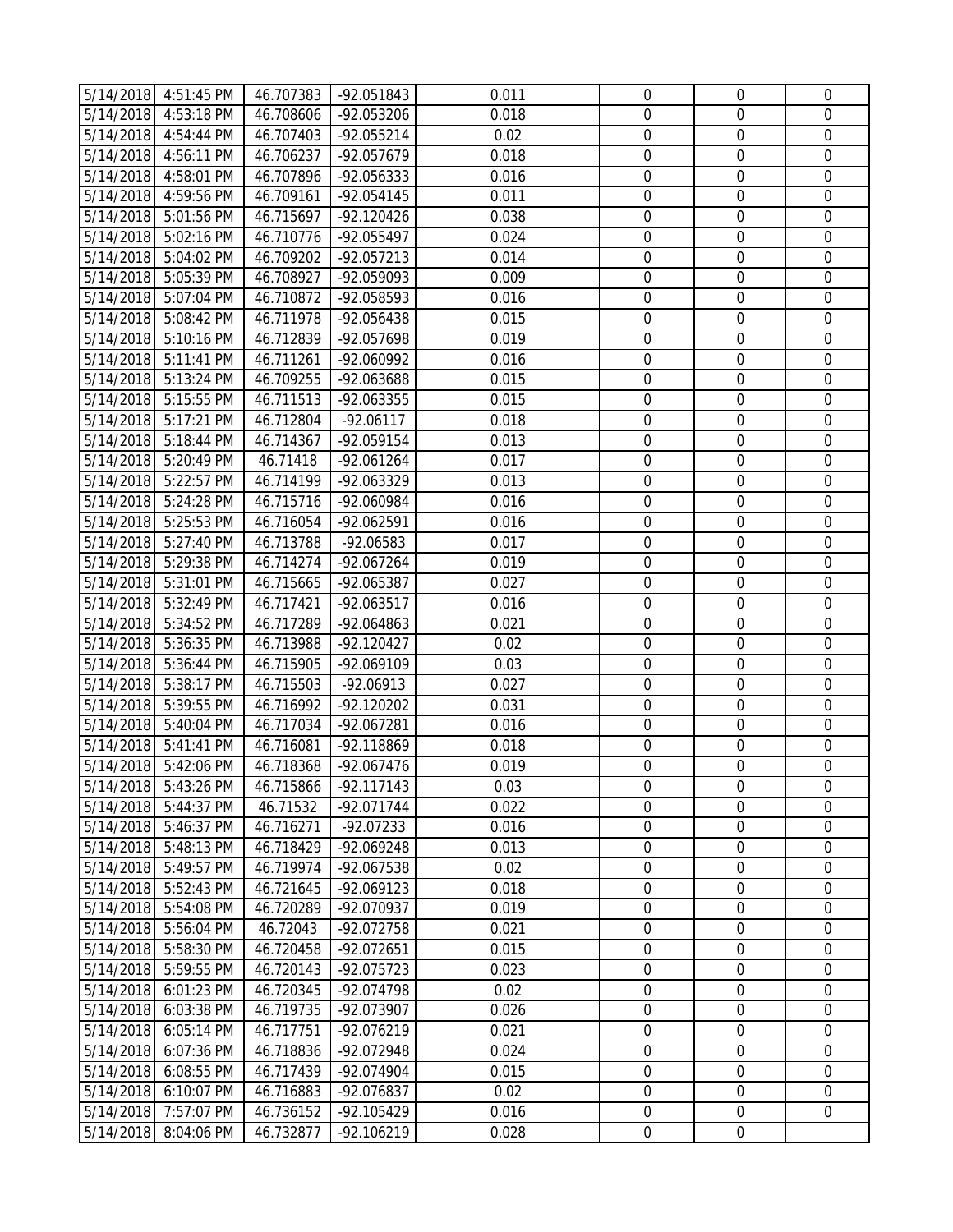|                        | 5/14/2018 8:07:18 PM | 46.728781 | $-92.104649$ | 0.032 | $\mathbf 0$      | $\boldsymbol{0}$           |                  |
|------------------------|----------------------|-----------|--------------|-------|------------------|----------------------------|------------------|
|                        | 5/14/2018 8:10:16 PM | 46.727993 | $-92.106816$ | 0.024 | $\boldsymbol{0}$ | $\boldsymbol{0}$           |                  |
| 5/14/2018              | 8:12:01 PM           | 46.672392 | -92.07689    | 0.02  | $\mathbf 0$      | $\mathbf 0$                | $\mathbf 0$      |
| 5/14/2018              | 8:12:11 PM           | 46.728013 | -92.113167   | 0.023 | $\mathbf 0$      | $\mathbf 0$                |                  |
| 5/14/2018              | 8:14:17 PM           | 46.72447  | $-92.117014$ | 0.026 | $\boldsymbol{0}$ | $\boldsymbol{0}$           |                  |
| 5/14/2018              | 8:18:02 PM           | 46.722639 | -92.105386   | 0.026 | $\boldsymbol{0}$ | $\boldsymbol{0}$           |                  |
| 5/14/2018              | 8:20:09 PM           | 46.725354 | -92.104945   | 0.019 | $\boldsymbol{0}$ | $\boldsymbol{0}$           |                  |
| 5/14/2018              | 8:22:22 PM           | 46.727794 | -92.100322   | 0.03  | $\mathbf 0$      | $\mathbf 0$                |                  |
| 5/14/2018              | 8:26:01 PM           | 46.727788 | -92.094575   | 0.042 | $\mathbf 0$      | $\mathbf 0$                |                  |
| 5/14/2018              | 8:27:56 PM           | 46.727881 | -92.089923   | 0.024 | $\mathbf 0$      | $\boldsymbol{0}$           |                  |
| 5/14/2018              | 8:30:25 PM           | 46.729093 | -92.088599   | 0.034 | $\boldsymbol{0}$ | $\boldsymbol{0}$           |                  |
| 5/14/2018              | 8:32:07 PM           |           | -92.093098   | 0.025 | $\boldsymbol{0}$ | $\boldsymbol{0}$           |                  |
|                        |                      | 46.729257 | -92.070239   | 0.023 | $\boldsymbol{0}$ |                            |                  |
|                        | 5/14/2018 8:34:06 PM | 46.669731 |              |       | $\mathbf 0$      | $\mathbf 0$<br>$\mathbf 0$ | $\mathbf 0$      |
| 5/14/2018              | 8:34:13 PM           | 46.729096 | -92.097225   | 0.026 | $\mathbf 0$      |                            |                  |
| 5/14/2018              | 8:36:16 PM           | 46.729054 | -92.101292   | 0.039 |                  | $\boldsymbol{0}$           |                  |
| 5/14/2018              | 8:37:37 PM           | 46.665434 | -92.063278   | 0.021 | $\boldsymbol{0}$ | $\boldsymbol{0}$           |                  |
| 5/14/2018              | 8:38:38 PM           | 46.73131  | -92.09875    | 0.028 | $\boldsymbol{0}$ | $\boldsymbol{0}$           |                  |
| 5/14/2018              | 8:40:40 PM           | 46.731131 | -92.094105   | 0.039 | $\boldsymbol{0}$ | $\boldsymbol{0}$           | $\mathbf 0$      |
| $\overline{5/14/2018}$ | 8:42:09 PM           | 46.665123 | -92.054589   | 0.016 | $\mathbf 0$      | $\mathbf 0$                | $\mathbf 0$      |
| 5/14/2018              | 8:42:51 PM           | 46.731409 | -92.088811   | 0.04  | $\mathbf 0$      | $\boldsymbol{0}$           |                  |
| 5/14/2018              | 8:44:40 PM           | 46.729412 | -92.087555   | 0.038 | $\mathbf 0$      | $\boldsymbol{0}$           |                  |
| 5/14/2018              | 8:47:21 PM           | 46.725766 | -92.087716   | 0.044 | $\boldsymbol{0}$ | $\boldsymbol{0}$           |                  |
| 5/14/2018              | 8:48:18 PM           | 46.675807 | -92.038071   | 0.026 | $\boldsymbol{0}$ | $\boldsymbol{0}$           | $\boldsymbol{0}$ |
|                        | 5/14/2018 8:49:21 PM | 46.725405 | -92.090926   | 0.032 | $\boldsymbol{0}$ | $\boldsymbol{0}$           |                  |
| 5/14/2018              | 8:51:52 PM           | 46.725379 | -92.094377   | 0.046 | $\mathbf 0$      | $\boldsymbol{0}$           |                  |
| 5/14/2018              | 8:52:09 PM           | 46.68002  | -92.039775   | 0.019 | $\mathbf 0$      | $\mathbf 0$                | 0                |
| 5/14/2018              | 8:55:21 PM           | 46.685095 | -92.030704   | 0.028 | $\boldsymbol{0}$ | $\boldsymbol{0}$           | $\mathbf 0$      |
| 5/14/2018              | 8:55:50 PM           | 46.728971 | -92.093581   | 0.026 | $\boldsymbol{0}$ | $\boldsymbol{0}$           |                  |
| 5/14/2018              | 8:57:38 PM           | 46.684378 | -92.029319   | 0.025 | $\boldsymbol{0}$ | $\boldsymbol{0}$           | $\mathbf 0$      |
| 5/14/2018              | 8:58:33 PM           | 46.724302 | -92.095904   | 0.04  | $\mathbf 0$      | $\boldsymbol{0}$           |                  |
| 5/14/2018              | 9:00:45 PM           | 46.724221 | $-92.10029$  | 0.036 | $\mathbf 0$      | $\mathbf 0$                |                  |
| 5/14/2018              | 9:01:34 PM           | 46.687403 | -92.032581   | 0.024 | $\boldsymbol{0}$ | $\mathbf 0$                | $\mathbf 0$      |
| 5/14/2018              | 9:03:07 PM           | 46.722975 | -92.098428   | 0.039 | $\boldsymbol{0}$ | $\boldsymbol{0}$           |                  |
| 5/14/2018              | 9:05:06 PM           | 46.688899 | -92.030901   | 0.023 | $\mathbf 0$      | $\boldsymbol{0}$           | 0                |
|                        | 5/14/2018 9:05:25 PM | 46.723041 | -92.094351   | 0.041 | 0                | 0                          |                  |
| 5/14/2018              | 9:07:53 PM           | 46.722735 | -92.090409   | 0.045 | 0                | $\mathbf 0$                |                  |
| 5/14/2018              | 9:07:59 PM           | 46.690658 | -92.030525   | 0.03  | $\mathbf 0$      | $\mathbf 0$                | $\overline{0}$   |
| 5/14/2018              | 9:10:31 PM           | 46.723    | -92.087459   | 0.044 | $\boldsymbol{0}$ | $\boldsymbol{0}$           |                  |
| 5/14/2018              | 9:12:59 PM           | 46.688749 | -92.028519   | 0.025 | $\boldsymbol{0}$ | $\boldsymbol{0}$           | $\mathbf 0$      |
| 5/14/2018              | 9:13:51 PM           | 46.721468 | -92.093326   | 0.045 | $\boldsymbol{0}$ | $\boldsymbol{0}$           |                  |
| 5/14/2018              | 9:16:01 PM           | 46.722499 | -92.095955   | 0.036 | $\mathbf 0$      | $\mathbf 0$                |                  |
| 5/14/2018              | 9:18:18 PM           | 46.723153 | -92.099242   | 0.041 | $\mathbf 0$      | $\mathbf 0$                |                  |
| 5/14/2018              | 9:20:24 PM           | 46.722153 | $-92.100614$ | 0.027 | $\mathbf 0$      | $\mathbf 0$                |                  |
| 5/14/2018              | 9:20:45 PM           | 46.687534 | -92.026546   | 0.029 | $\boldsymbol{0}$ | $\boldsymbol{0}$           | $\overline{0}$   |
| 5/14/2018              | 9:23:39 PM           | 46.687473 | -92.026509   | 0.031 | $\boldsymbol{0}$ | $\boldsymbol{0}$           | 0                |
| 5/14/2018              | 9:24:03 PM           | 46.726719 | -92.103164   | 0.045 | $\boldsymbol{0}$ | $\mathbf 0$                |                  |
| 5/14/2018              | 9:27:15 PM           | 46.688662 | -92.028627   | 0.027 | $\boldsymbol{0}$ | $\boldsymbol{0}$           |                  |
| 5/14/2018              | 9:27:51 PM           | 46.719385 | -92.104954   | 0.036 | $\mathbf 0$      | 0                          |                  |
| 5/14/2018              | 9:30:02 PM           | 46.71858  | -92.106921   | 0.04  | $\mathbf 0$      | $\boldsymbol{0}$           |                  |
| 5/14/2018              | 9:32:36 PM           | 46.715991 | -92.107746   | 0.036 | $\boldsymbol{0}$ | $\mathbf 0$                |                  |
| 5/14/2018              | 9:34:28 PM           | 46.714076 | -92.107943   | 0.041 | $\boldsymbol{0}$ | $\boldsymbol{0}$           |                  |
| 5/14/2018              | 9:36:30 PM           | 46.690542 | -92.025657   | 0.03  | $\boldsymbol{0}$ | $\boldsymbol{0}$           | $\boldsymbol{0}$ |